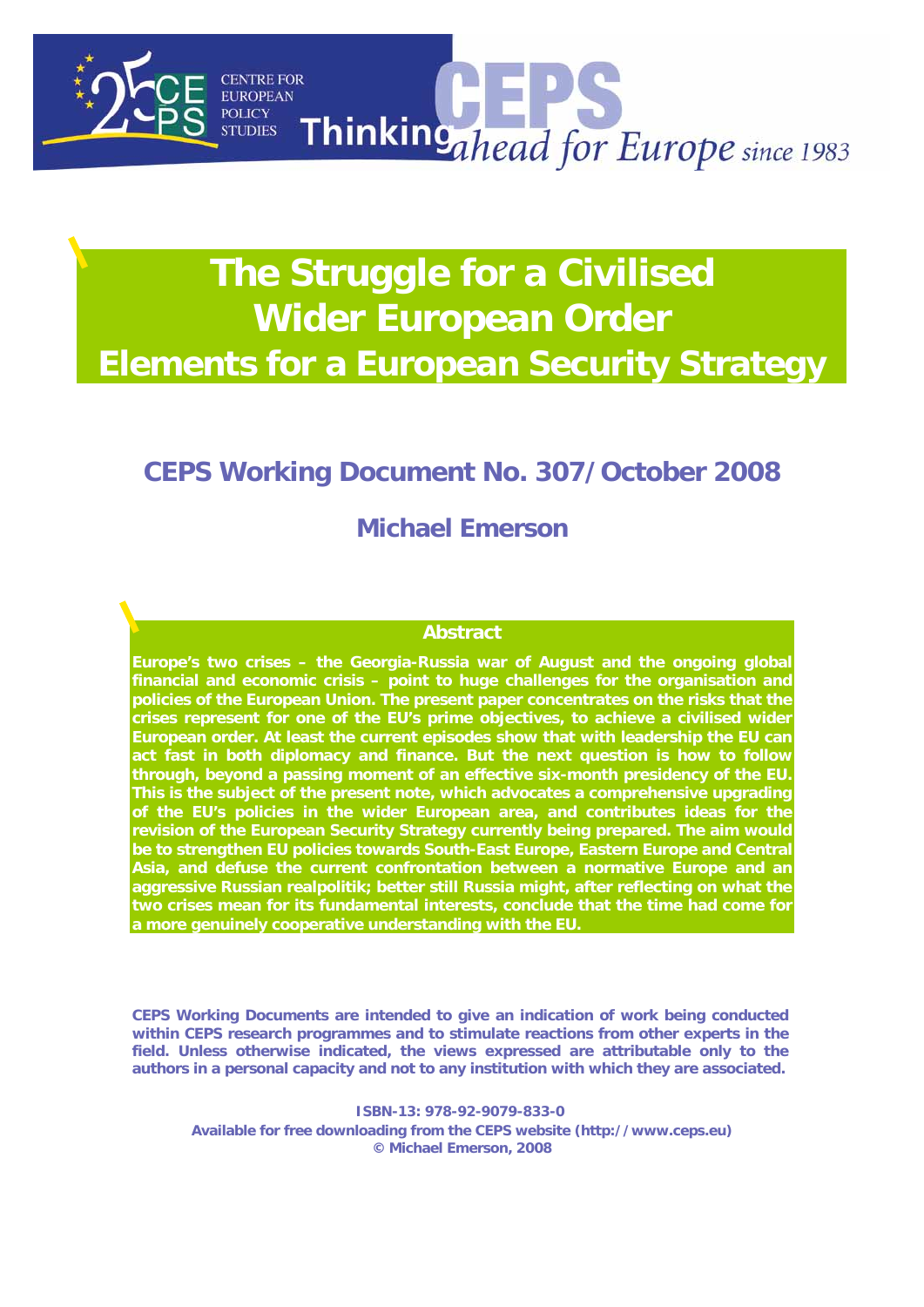# **Contents**

| 2.                                                                                     |     |  |  |
|----------------------------------------------------------------------------------------|-----|--|--|
| 3.                                                                                     |     |  |  |
|                                                                                        | 3.1 |  |  |
|                                                                                        | 3.2 |  |  |
| 4.                                                                                     |     |  |  |
|                                                                                        | 4.1 |  |  |
|                                                                                        | 4.2 |  |  |
|                                                                                        | 4.3 |  |  |
|                                                                                        | 4.4 |  |  |
|                                                                                        | 4.5 |  |  |
|                                                                                        | 4.6 |  |  |
|                                                                                        | 4.7 |  |  |
|                                                                                        | 4.8 |  |  |
| 5 <sub>1</sub>                                                                         |     |  |  |
| Annex A. Extract from the speech by President Medvedev to the World Policy Conference, |     |  |  |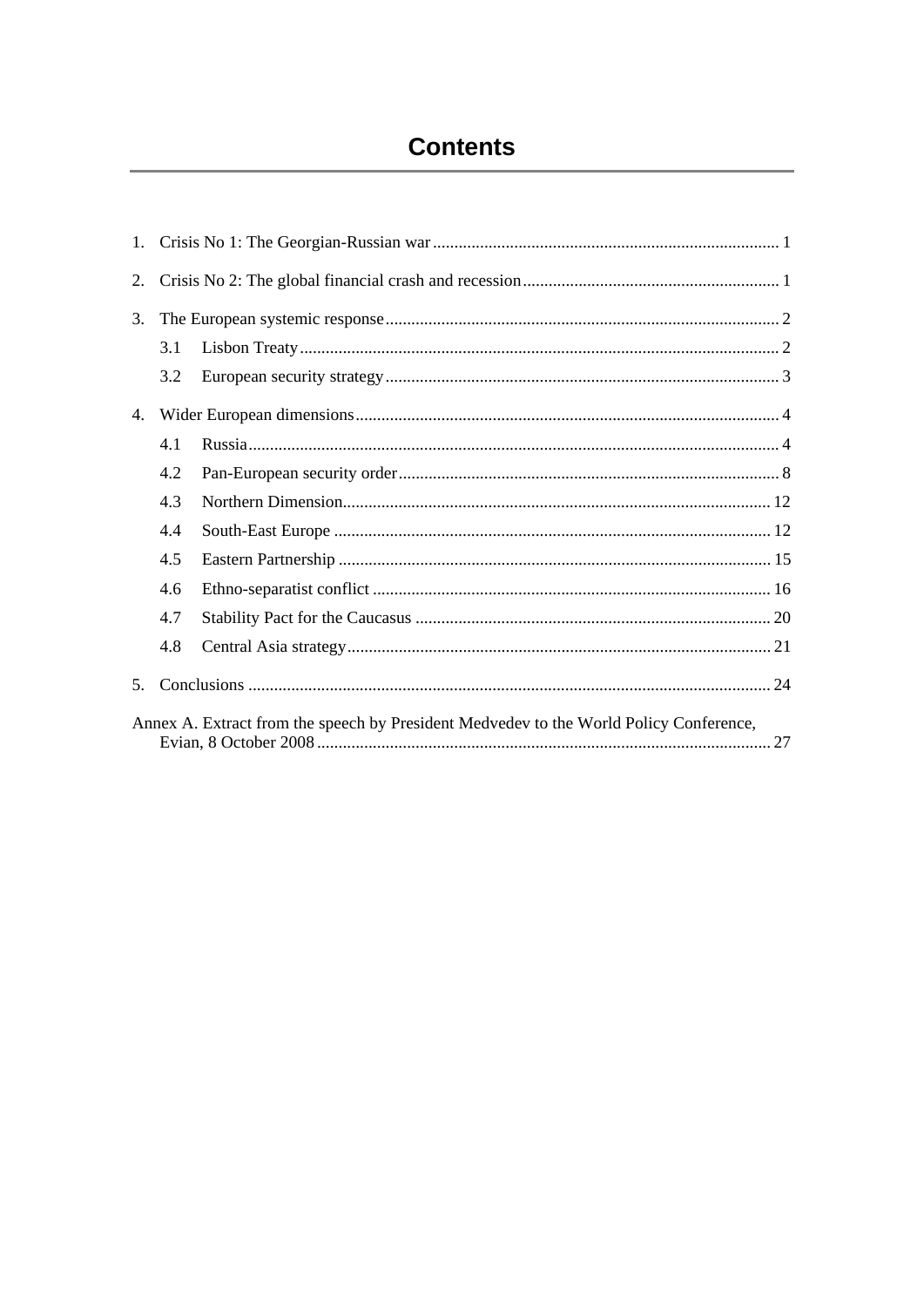# **THE STRUGGLE FOR A CIVILISED WIDER EUROPEAN ORDER**

## **ELEMENTS FOR EUROPEAN SECURITY STRATEGY** *CEPS WORKING DOCUMENT NO. 307/OCTOBER 2008*

**MICHAEL EMERSON\***

## **1. Crisis No 1: The Georgian-Russian war**

Recent years have seen growing unease between the EU and Russia, most notably over the common neighbourhood of European states that lie between them. But then in August war exploded. While a short and small war, it was still a seismic political event, and its possible implications stretch out as a large shadow over the future of the wider Europe. To say the least, it confirms the need for the EU to form an adequate strategy for the pan-European space.

Russia had for years been pursuing tactics of creeping annexation of the Georgian secessionist entities, and encouraging a continuous stream of provocative pin-pricks, which ultimately 'succeeded' in bringing on Saakashvili's catastrophic attack on Tskhinvali on 7-8 August 2008. Russia then had the option just to push Georgian troops out of South Ossetia. Instead it chose to invade Georgia-proper, and the world watched Russian tanks in action on the road from Gori to Tbilisi. Russian public opinion has been persuaded that this was a great humanitarian victory, and President Medvedev underlined Russia's will to defend its citizens anywhere. The rest of Europe was left to reflect on the implications for other places where there are large ethnic-Russian populations as well as Russian military bases, such as Transnistria and Crimea.

The war in Georgia also revealed two surprises. The first was that the United States proved too distracted to restrain Saakashvili from his catastrophic decision to attack Tshkinvali, after having pushed through the improvised declaration that Georgia and Ukraine "will be members of NATO" in November 2007 at the Bucharest NATO summit.

The second was the comparative success of President Sarkozy's rapid-reaction mediation, with a unified and carefully-measured EU position. This brought the crisis under control, at a moment when Russian tanks could have advanced into Georgia's capital city Tbilisi within hours. It may have opened up prospects for a meaningful process of strategic diplomacy with Russia for the longer-run future. But for this to be successful there has to be a definite upgrading of the EU's foreign and security policies, and in particular for the wider Europe. This is not assured – far from it. But the August war in Georgia has at least begun to reveal the potential that the EU has been incubating.

## **2. Crisis No 2: The global financial crash and recession**

1

The global financial and economic crisis is in the course of transforming itself from what was initially a matter of saving major financial institutions in the West into a global recession with especially harmful impacts on weaker economies. The US and EU have been able to mobilize unprecedented sums – trillions of dollars and euro – to save their banks from systemic collapse. Initially the impact on the rest of the world was not appreciated. Avoidance of systemic collapse

<sup>\*</sup> Michael Emerson is Associate Senior Research Fellow at the Centre for European Policy Studies (CEPS) and head of the EU Foreign, Security and Neighbourhood Policies research programme.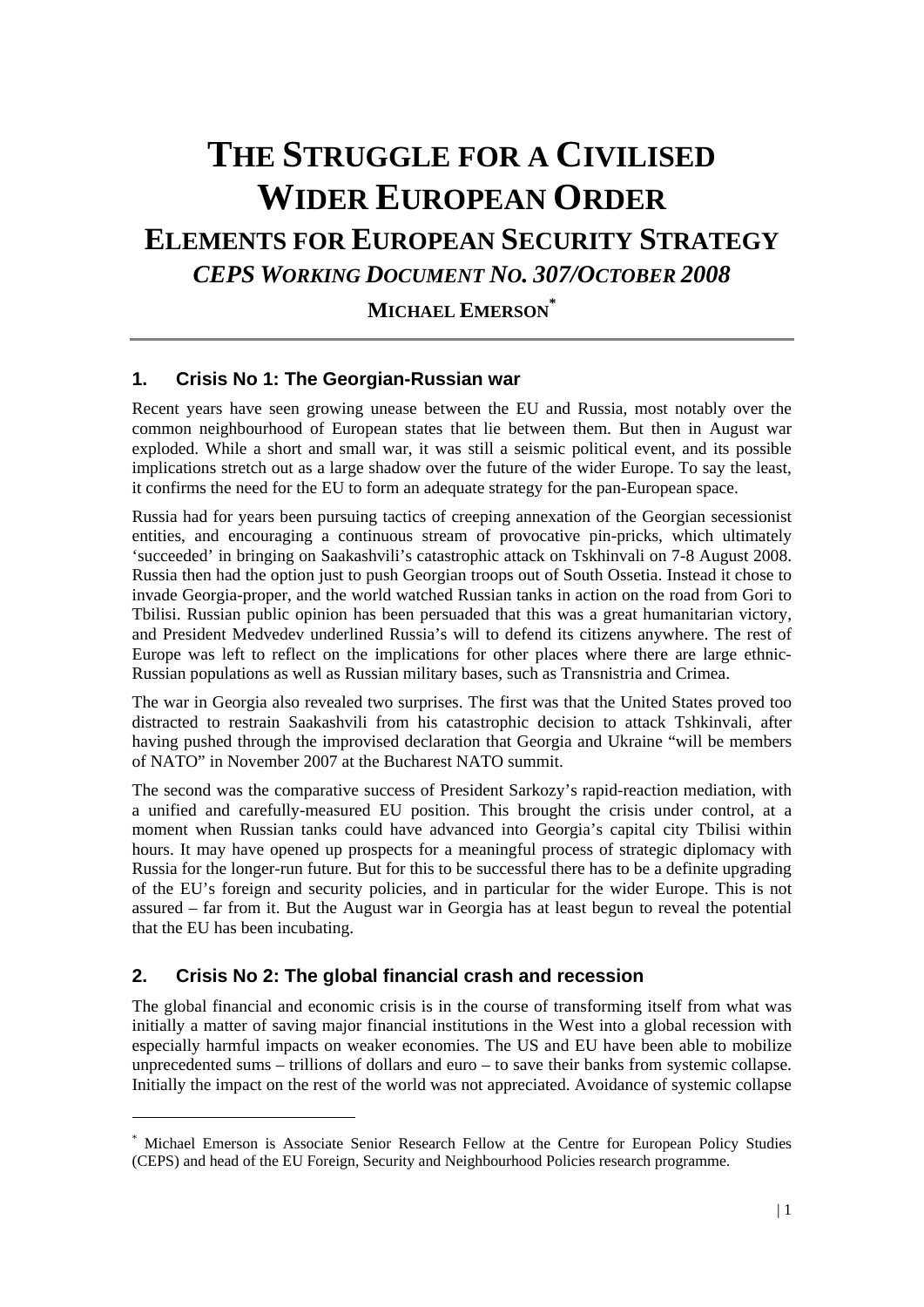of the world's major financial institutions was the obvious and overwhelming priority. But in addition the crisis was seen as one centred on the inadequate regulation of highly complex financial instruments, such as derivatives, securitized sub-prime mortgages and hedge funds, which did not concern economies with weakly developed financial markets.

But now the story is looking different, and notably so in the wider Europe beyond the eurozone and the UK. From Hungary and Romania to the Baltic states, and from Turkey to Ukraine, and in Russia too, the possible damages are increasingly ominous. This wider Europe finds itself exposed in several ways. With the huge financial resources deployed by the US and the major EU economies to save their own banks there seems to be a flight of mobile capital to these relatively safe havens. Credit availability in the poorer European economies is drying up or has simply stopped. This is compounded by two other problems. The economies of the wider Europe are vulnerable to exchange rate instability, unlike the eurozone. Moreover they have in many cases seen substantial hard currency borrowing by households (mortgages) as well as corporations and governments, and with currency depreciation they suffer immediate burdens of debt service and risk premium on interest rates. Already the International Monetary Fund has had to extend a large \$16.5 billion loan to Ukraine. The European Central Bank very rapidly extended a loan of 5 billion euro to Hungary, which is its first operation of this type outside the eurozone.

The full force of the global recession has yet to hit these economies, however. This leads to the tion of how the political regimes of these countries are going to fare. Ukraine is massively vulnerable, combining now several years of virtual political paralysis with the new financial crisis. But the risks of political instability run far wider, to wherever the pre-existing political situation is tense, and this can concern countries closer to the EU such as Turkey, Serbia and Macedonia, as well as several new member states. Even Russia, which a few months ago was enjoying unprecedented wealth with the \$140/barrel oil price, is now suffering substantial losses of financial reserves with the collapse of the oil price by over a half in a matter of weeks, and crisis conditions for major enterprises now caught with over-leveraged debt.

## **3. The European systemic response**

The double crises of the war in Georgia and the global financial crash are both of profound importance, and oblige European leaders to assess what systemic responses are called for. As history repeatedly tells us, it takes real crisis to break through the inertia of the status quo.

## **3.1 Lisbon Treaty**

The innovations of the Lisbon Treaty are of the highest importance in two respects: first are the institutional reforms, with the permanent Council Presidency, the 'Foreign Minister' (in all but name) combining the roles of today's Solana and the Commission Vice-President, and the unification of Council and Commission services in a single External Action Service (an EU 'Foreign Office' in all but name). The need for these innovations has been dramatically illustrated by the Georgia war, when the question: "What if there had not been a vigorous French Presidency?" is put. Valid question. The Lisbon Treaty provisions are meant be an answer, but all will depend upon whether the member states will then be prepared to elect a leader of outstanding quality.

The Lisbon Treaty contains provisions for "Permanent Structured Cooperation" in the defence domain, which will bring together the militarily capable member states, and set out on the path towards a more effective military capability for the EU. This could be organised with or without the Lisbon Treaty, however.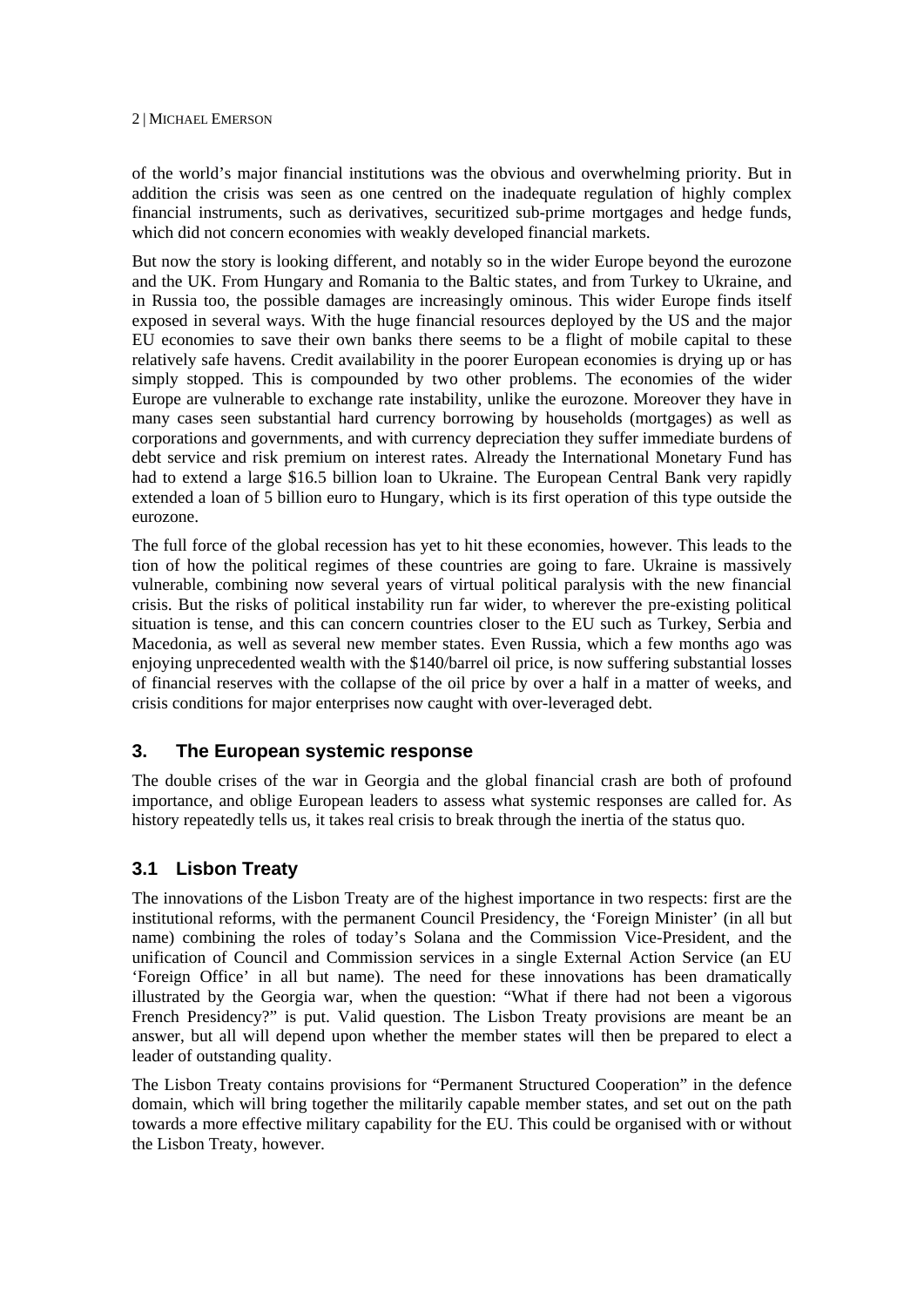Finally, the Lisbon Treaty is needed to put the enlargement process back on track. There should be a gradual and more carefully conditioned enlargement process, waiting also for the EU to digest its recent huge enlargement. But still the incentive and open possibilities for future accession need to be visible and credible in order to drive a continuing Europeanisation of the wider neighbourhood, and to impress Russia with the way the wider Europe prefers to go. The messages to the Western Balkans, Turkey and Ukraine have to be clarified.

### **3.2 European security strategy**

1

The first European Security Strategy document of December 2003 is due to be revised precisely five years on, with a new text expected from the Council and Commission in December 2008. Rereading the 2003 text shows that it remains valid in parts, but was already in need of substantial revision even before the two new crises. The 2003 text was heavily weighted with the terrorist threat and the need for the EU to become a more capable foreign and security policy actor.

The capability factor has seen impressive development, to judge by the proliferation of ESDP and related missions in the domain of crisis management. While the shaping up of military and civilian (police, judiciary) capabilities remain well behind declared plans, $\overline{1}$  and the qualitative performance of the early missions has been criticised,<sup>2</sup> the number, variety and geographic reach of these missions has advanced impressively (7 in the Balkans, 3 in the Middle East, 4 in Africa, 3 in the Eastern neighbourhood, 1 in Afghanistan, 1 in South-East Asia). The political acceptability of EU missions in highly contested theatres of operation reveals the perceived trust with which the EU is viewed: such as at the Rafah border between Gaza and Egypt, the border mission around Transnistria, and the new monitoring mission in Georgia.

However a much wider set of major concerns for the EU now need full recognition in the forthcoming 2008 security strategy document: energy security, climate change security, financial security, stability in Eastern Europe, and Russia.

The case for an effective common energy policy is emphasised once again by the war in Georgia, when the Russian military occupied territory alongside the arterial Baku-Tbilisi-Turkey oil and gas pipelines, and actually blew up railway bridges carrying Caspian oil to Black Sea ports, with mines also destroying a train carrying Azeri oil. The EU's strategic energy diversification agenda is well known: improved gas network interconnections, expanded LNG reception facilities, new gas pipelines including possibly a trans-Saharan project as well as Nabucco, renewal and expansion of nuclear generating capacity, expansion of renewables such as solar and wind power, etc. This is vital to reduce the hazard of excessive dependence on Russian gas supplies, which becomes a politico-moral hazard on both sides. For Russia the temptation to use the energy weapon politically is obvious, and for over-dependent Europeans the vulnerability to this is equally so.

The climate change agenda is now approaching a critical point, both for the negotiators of the post-Kyoto (post-2012) regime, and for the risk that global warming may reach a catastrophic point of no-return in a few decades. However for the EU the energy security and climate change security concerns are not only compatible but can be mutually reinforcing. There are prospects for major advances in international climate change policy with the next US administration, which (with either candidate) seems likely to adopt a 'cap-and-trade' system for CO2 emissions

<sup>&</sup>lt;sup>1</sup> N. Whitney, *Re-energizing Europe's Security and Defence Policy*, European Council for Foreign Relations, Policy Paper, 2008.

<sup>2</sup> M. Emerson and E. Gross, *Evaluating the EU's Crisis Missions in the Balkans*, CEPS Paperback, Centre for European Policy Studies, Brussels, 2007.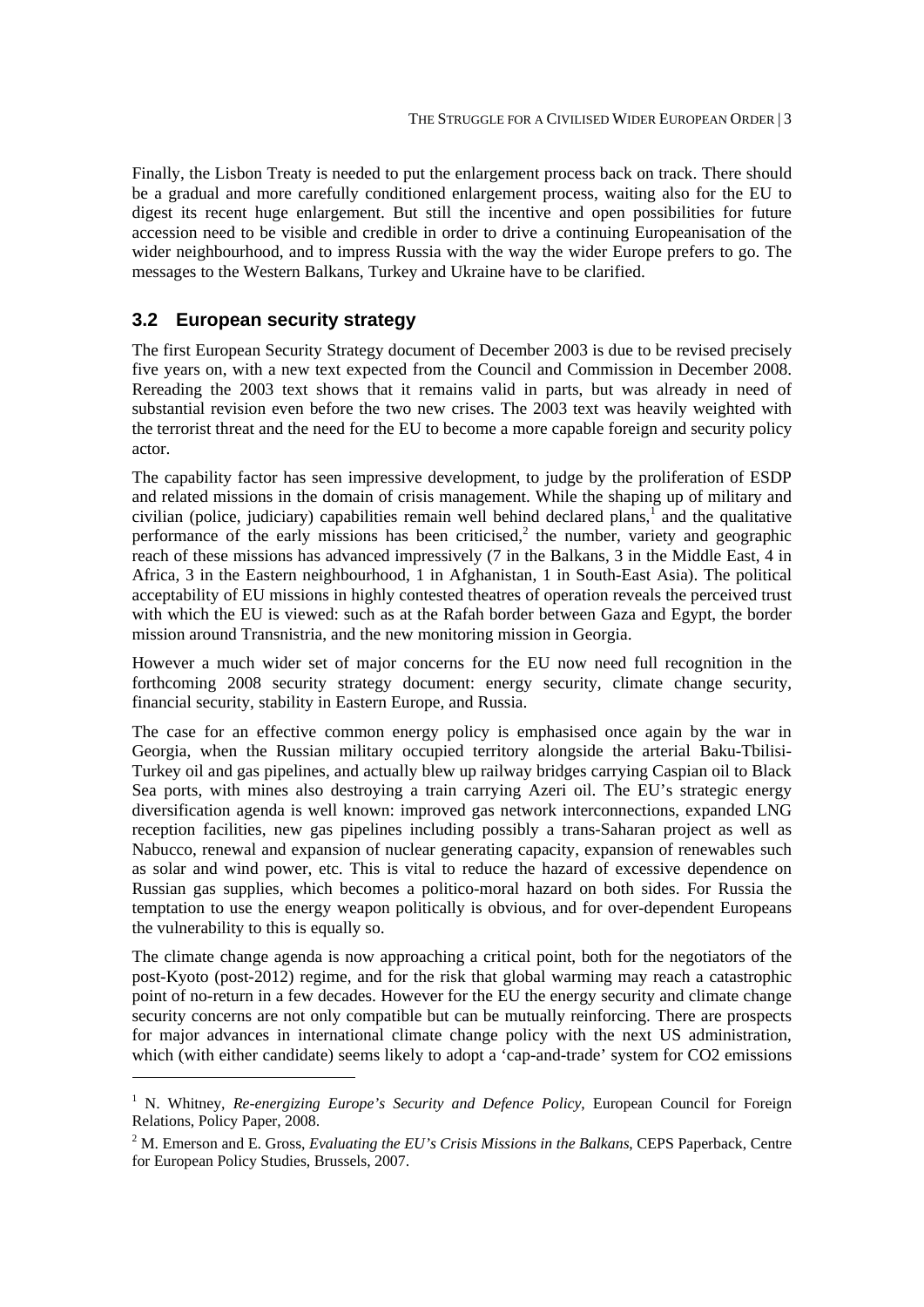compatible with the EU's own policies. With this the scene will be set to propose to other major CO2 polluters policies following the same logic. While China with its huge expansion of coalburning power stations will be the biggest challenge, for the EU the cases of Russia and Ukraine are of particular importance. Both countries got a free ride from 'Kyoto', given the big drop in their  $CO<sup>2</sup>$  emissions in the early 1990s with the drop in industrial production accompanying the collapse of the Soviet Union. However these countries' energy efficiency remains very poor. For Russia improved energy efficiency would contribute an improvement of the supply/demand balance equivalent to huge new oil and gas discoveries; for Ukraine it would mean a substantial reduction of strategic dependence on Russia.

Financial security is the new surprise item on the agenda. Ever since the euro and European Central Bank became operational, lonely voices have warned of the risks inherent in the lenderof-last-resort function remaining at the level of national competencies, while the banking and monetary system was becoming truly integrated at the European level. $3$  The current systemic failure compounds the failure of US regulatory policies for the new financial instruments (derivatives and securitised mortgages, etc) with the EU's failure to match the euro as common currency with a corresponding regulatory regime. This double systemic failure is now seen, as mentioned, to inflict collateral damage on the transition economies in Eastern Europe, with consequential risks of political destabilisation.

In many East European countries the banking system is substantially owned by major EU banks, which – as credit in these countries dries  $up$  – implies a responsibility for the EU to act on a macroeconomically significant scale. At the level of systemic response, Gros and Micossi propose an emergency creation for a European Financial Stability Fund, under which the European Investment Bank would raise bond finance in order to finance both the recapitalization of European banks and balance of payments support to East European economies heavily dependent on the EU.<sup>4</sup> These EU-backed bonds would be attractive for mobile global capital, which for the moment is avoiding the debt instruments of individual European countries in favour of US Treasury paper, with the consequent weakening of the euro exchange rate. Gros and Micossi advocate a massive infusion of capital in order to prevent the crisis from getting worse in the EU banking sector and in the entire economies of the European periphery. The Fund should be mandated to operate in the new EU member states, South East Europe and the Eastern Partnership countries. Financial security has suddenly become crucial to European strategic security.

The major security concerns are now discussed with specific reference to policies of the EU towards Russia and the several regions of the European neighbourhood.

## **4. Wider European dimensions**

## **4.1 Russia**

1

*Having cast aside the Soviet system and any idea of its restoration, Russia has laid the foundations of a state that is completely compatible with the rest of Europe, or to be precise, with the best of all that makes up the common heritage of European civilisation.* President Dmitry Medvedev, Berlin, 5 June 2008.5

<sup>&</sup>lt;sup>3</sup> L. Bini Smaghi and D. Gros, *Open Issues in European Central Banking*, Macmillan and CEPS, 2000.<br><sup>4</sup> D. Gros, "What part for Europe's Financial markets?", CEPS, Commantany, 14, October 2008.

D. Gros, "What next for Europe's Financial markets?", CEPS Commentary, 14 October 2008; K. Lannoo, "Restoring Confidence", CEPS Commentary, 21 October 2008; D. Gros and S. Micossi, "A Call for a European Financial Stability Fund", CEPS Commentary, 29 October 2008.

<sup>&</sup>lt;sup>5</sup> Speech at a meeting with German Political, Parliamentary and Civic Leaders.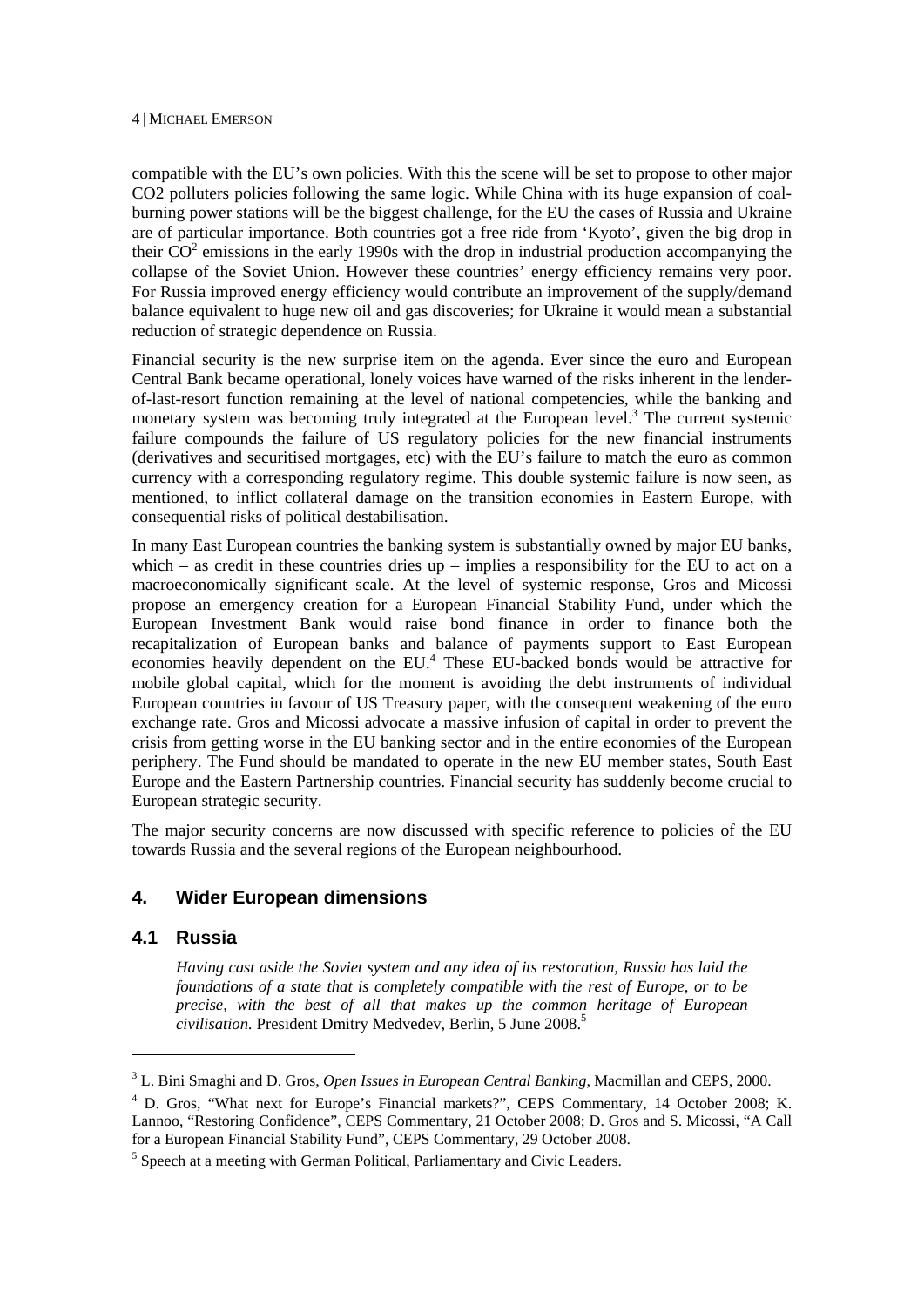Concerning the August war there are two political debates now going on, one in Russia and the other in Europe and the West. The Russian debate is along the spectrum of views between those advancing aggressively nationalist and voluntarily isolationist arguments, and those advocating the modernisation and international integration (as President Medvedev suggests) agenda. Tensions can be observed between these two tendencies, with the ultra-nationalists rejoicing in victory over Georgia, and relishing further victories and a more fundamental confrontation with the West, and even a decisive move to total self-reliance. The modernisers are more cautious, understand that their programme needs increasing participation in the international economy, and notes the damage inflicted on Russian financial markets by the combination of the global financial crisis and the war with Georgia.

The spectrum of European positions towards Russia is well known for its range from those who would be quick to support sanctions, to those who argue that sanctions will only prove counterproductive and who affect disinterest in complaints over Russian actions in the post-Soviet states.

But can there be a possible middle ground for the EU between these opposites, which could prove both feasible as a unifying position within the EU and more successful in achieving objectives in relation to Russia? President Sarkozy's active diplomacy these last weeks, mediating the 6-point peace plan between Moscow and Tbilisi, has at least opened up this possibility. The 6-point peace plan has some loose ends, which may prove difficult to tie up. But the process of producing it, with Sarkozy's two visits to Moscow on 12 August and 8 September, saw face-to-face diplomacy between the EU and Russian leaderships of a vivid quality not seen so far, with Medvedev apparently sensitive to the costs to his international reputation if he did not keep his word in securing the withdrawal of Russian troops from Georgia-proper.

This leads precisely into the question of the interactions between these two political spectrums, the Russian one between ultra-nationalists and modernisers, and the European one between the hard sanction camp and the soft engagement camp.

There is a logic emerging, but not the simple symmetrical one that might be supposed, in which the two hard positions might fight it out, whereas the two soft positions might combine happily. On the contrary, it seems that both hypothetical extreme European positions – hard and soft – would play into the hands of the Russian nationalists. The hard position leaves the Russian nationalists boosting their paranoiac rhetoric and willingly going further down the path of isolation, self-reliance and disengagement from the West's economy and institutions. The soft position for its part encourages Moscow to adopt increasingly ambitious revanchist foreign policy objectives. In the present context this would mean moving on from 'victory' in Georgia to comparable 'victories' in achieving hegemonic influence first perhaps in Moldova and then in Ukraine. Hopefully without war, but leaving in place the reminder that Russia is willing to use military means to achieve its objectives.

On the other hand the middle ground position that Sarkozy has taken may be capable of connecting with the interests of Russia's modernisers. In recent weeks we have seen the combined impact of the generally negative international political response to Russia's invasion of Georgia and the sanctions of world financial markets, the latter in their deepest crisis since the great depression of the 1930s. Russia's President says that his country should not isolate itself. Major Russian business interests have found themselves squeezed financially, having bought business expansion with money borrowed against collateral guarantees of stockholdings, whose value has collapsed. How far the war in Georgia and the global financial crisis have interacted is a matter of speculation. But international analysts and investors have put together three specimen acts by the Russian authorities in 2008: Prime Minister Putin's rhetorical attack on the Mechel metallurgy business, the murky affair of TNK-BP where board room conflict was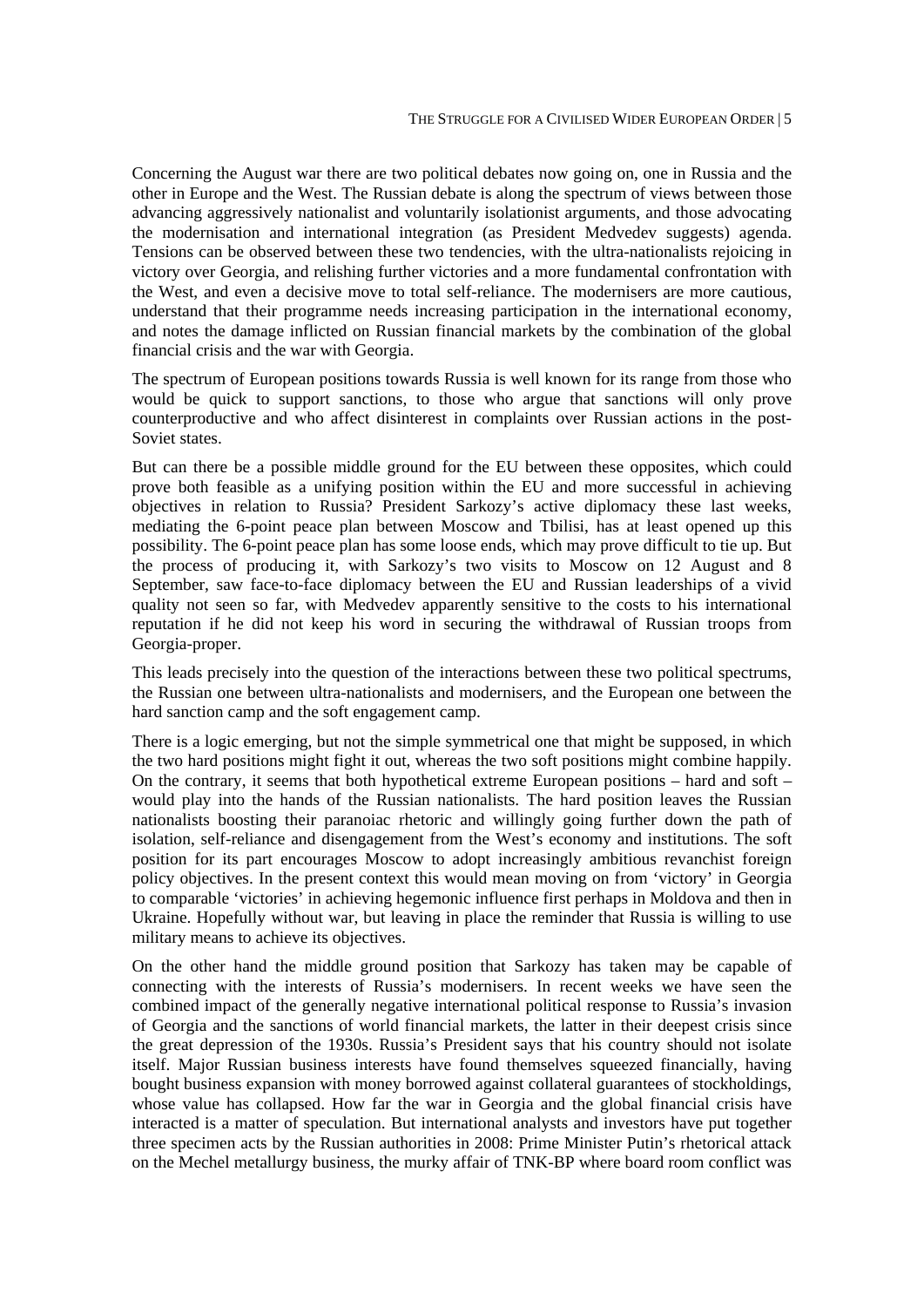intertwined with official bureaucratic harassment, and the invasion of Georgia. This sequence of actions, one entirely domestic, one an international business affair, and one an international security affair, have interacted to worsen the perceived risk-rating of Russia to one of near zero trust. To this is now added the dramatic decline of the oil price from \$140 to \$64 in a matter of weeks.

This gives the Kremlin and the (Russian) White House something to think about. On Friday 19 September, President Medvedev said in a speech: "We are in fact being pushed onto the development track which is not based on sound, normal and civilized cooperation, but rests on autonomous development behind thick walls and an 'iron curtain'. I would like to stress once again: this is not our track. There is no use returning back to the past. We have made our choice."<sup>6</sup> By the opaque standards of Kremlinology, nothing could be clearer than that. The modernisers are being pushed back from 'our choice and our track'.

However Sarkozy's face-to-face diplomacy in the Kremlin is just the possible beginning of a long and complex story. How might it develop? How should the EU follow through?

At the time of writing the negotiations between the EU and Russia over a new comprehensive agreement are suspended, pending Russia's compliance with the 6-point agreement.

Before the August war the official negotiating positions on the content of a new agreement to replace the expiring Partnership and Cooperation Agreement appeared to be quite widely separated. Russia has been advocating a short framework document. The EU has been advocating a more operational, legally-binding and comprehensive text covering multiple sectors of policy. In principle the task is to build on the documents adopted in May 2005 for the four 'common spaces' for economic relations, justice and home affairs, education and culture, and external security. However the process seems somewhat unreal, given the number of friction points that have been continuously arising, and which contradict either the spirit or the possible content of a new agreement.

The start of the negotiation process, agreed at the EU-Russia Summit of July 2008 under the French Presidency, had earlier been held up because of objections by two member states in succession. Poland blocked the opening of the process because of the Russian ban on meat imports, which originated in some apparently legitimate complaints about Polish quality controls, but became a long saga of non-transparent and unconstructive behaviour on the Russian side. When this dispute was finally resolved it was the turn of Lithuania to object with a position that had at its background the stopping in 2006 of oil pipeline supplies from Russia to the major Lithuanian oil refinery, after its privatization sale had gone to Polish rather than Russian bidders. Environmental problems with the pipeline were invoked, but there was an obvious disinterest on the Russian side in repairing them. The Lithuanian position then became a more general complaint about coercive Russian policies in the near abroad. The Lithuanian blockage was finally removed after internal negotiations within the EU.

These two blocking positions were however only two out of a much longer list of complaints by individual member states over Russian actions or inactions. The Ukraine gas dispute, when Russia turned off the gas tap on 1 January 2006, was the first shock, carrying the spectre of collateral damage of strategic importance for the European economy. This was followed by multiple acts of implicitly or explicitly coercive policy towards 'uncooperative neighbours'. The Estonian monument affair (2007) saw deliberate escalation of tensions by Russia and some first cyber attacks on Estonian e-government. While the original decision to move the Soviet war memorial was controversial in Estonia itself, ill-feeling in the EU over Russia's exaggerated response progressively built up. In the UK the Litvinenko affair, with the polonium murder in

1

<sup>6</sup> Kremlin website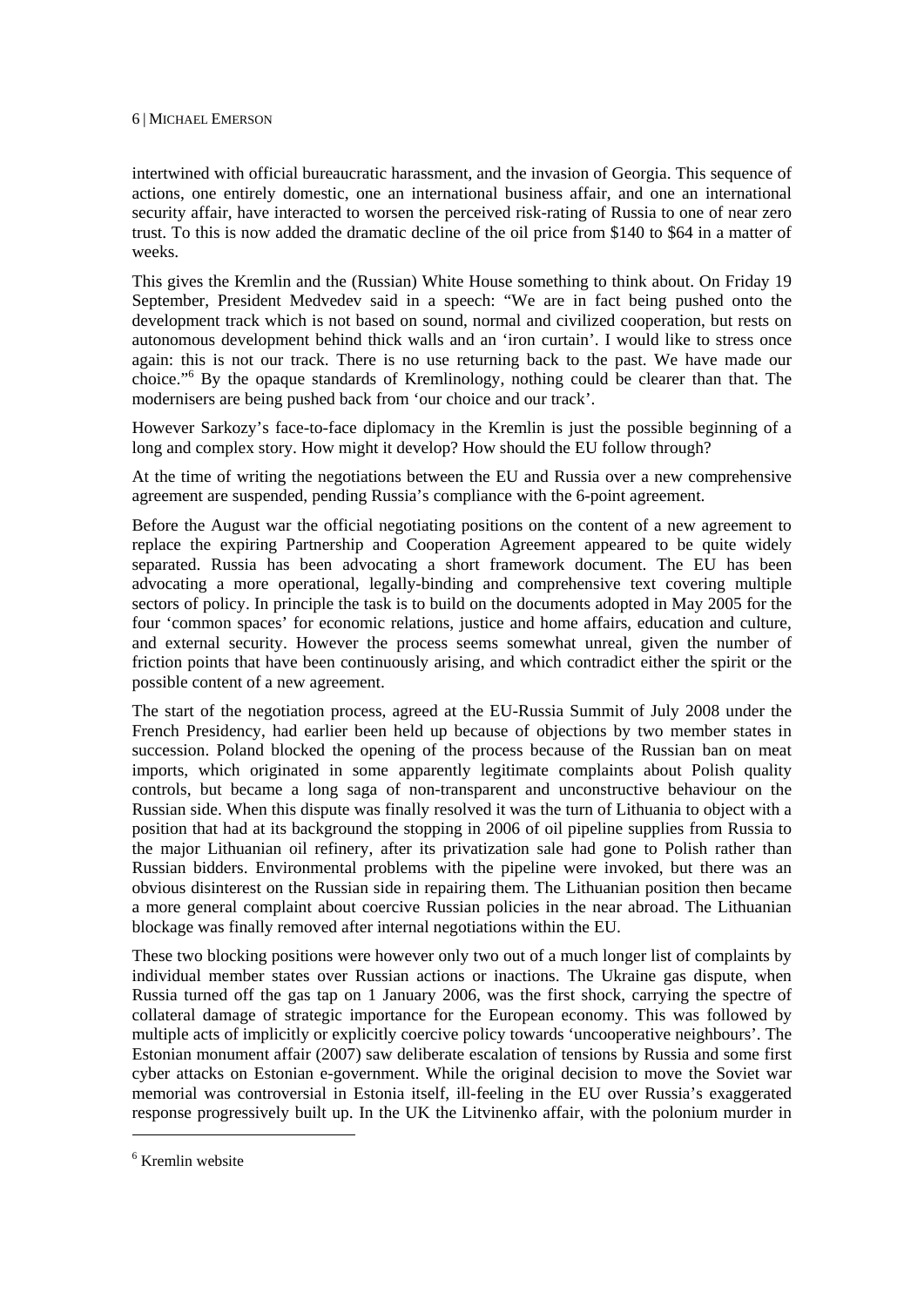London of a former KGB agent in 2006, caused a grave deterioration in diplomatic relations and public perceptions between the two countries. This was followed in 2008 by another totally different but serious friction point over the TNK-BP company, in which the British party in this major investment in the Russian energy sector found itself subject to grave official bureaucratic harassment of its personnel in Russia coinciding with a struggle for control between shareholders. Finland became concerned for its paper industry in 2008 when Russia adopted export duties on timber, which are contrary at least in spirit to Russia's WTO application. Russia's trade policy sanctions towards both Moldova and Georgia in the period 2005-7, banning imports of wines in particular, were manifestly political in motivation. They were executed in ways that would have been illegal for WTO members, thus confirming alongside the timber export duties the thinness of Russia's commitment to its WTO membership application. In July 2008 oil pipeline supplies from Russia to the Czech Republic suddenly stopped, the week after the signing of the agreement between the Czech Republic and the US over missile defence installations.

This long list of complaints raises two broader issues: what is the pattern on the Russian side, and what should be the response on the EU side? The pattern is one in which Russia chooses measures to widen the divide the EU between those member states it perceives to be Russiafriendly and those it perceives to be anti-Russian. The issue of solidarity within the EU in response to such acts gradually mounts. EU member states that have major economic ties with Russia, notably Germany and Italy, are extremely loath to enter into a process of escalating tensions over matters that are the bilateral concerns of others. But this pattern of Russian actions poses the question of when should a friction point be regarded as a purely bilateral affair, and when should it become a matter of EU solidarity. The legal-institutional view is to consider whether EU competences are affected: obviously not for the Estonian monument affair, and obviously yes for the Finnish timber export duty affair. But this is a narrow criterion when issues of political principle are involved, over what can be considered acceptable, or unacceptable political behaviour such as coercive pressures. The EU has not adopted an explicit position on its possible solidarity policy, but Russia has been building up the case for this, even before the Russian invasion of Georgia in August 2008.

Against this background discussion of the possible content of a new agreement may be regarded as a hypothetical exercise. We can review these possibilities, supposing that each of the four common spaces would be more strongly developed. In fact the exercise is important in itself to illustrate what this other world might consist of, compared to the present sad state of affairs.

In the economic domain there is a clear potential agenda. WTO accession should be secured, bringing rule-bound stability to Russian trade policy, after which the question of free trade with the EU can be engaged. Given that the EU is progressively negotiating free trade agreements with its other European neighbours there can be the ultimate vision of a pan-European economic space. This would require however a change of perception by Russia over the nature of its longrun economic interests. Russia's economic modernisation, and escape from reliance on raw material production, requires economic openness. Yet there is a widespread opinion within Russian political circles that free trade would only benefit the EU. Indeed there is a vocal ultranationalist argument that Russia should make itself more if not totally self-reliant economically. So there is a question of political judgement and choice for Russia to make, and which is not yet made at the level of real policy, beyond the rhetoric about modernisation.

The second major economic chapter concerns energy. Years of high level 'energy dialogue' has shown how difficult it is to move beyond mere dialogue into the negotiation of binding agreements at the policy level. Major investment and trading contracts are made, but the overarching framework remains elusive. The possible use of the Energy Charter Treaty to regulate conditions of pipeline transit failed in 2006, after Gazprom refused to countenance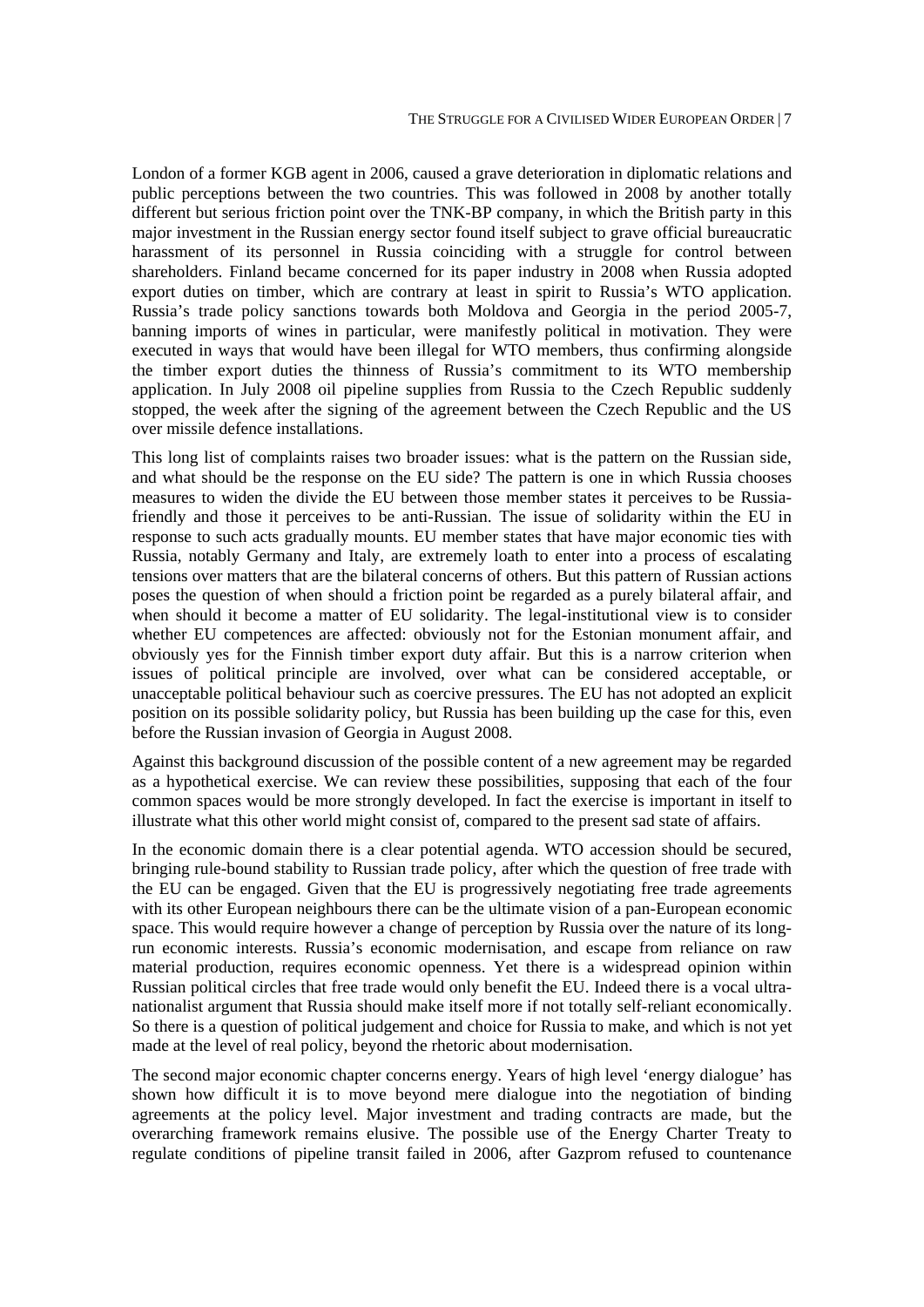open access to its pipeline network. On the contrary Gazprom has been sustaining a massive drive to extend its monopolistic control over gas supplies from Central Asia as well as Russia, with efforts to extend its reach into North (Algeria, Libya) and West (Nigeria) Africa as well.

One idea is that the EU-Russia agreement could do at the bilateral level what could not be agreed multilaterally through the Energy Charter Treaty, although what that might mean is not evident. Certainly the rules for trade, investment and climate change policy in the energy sector have huge agendas for possible negotiation. For trade and investment this concerns competition policy rules for gas distribution systems within the EU, with negotiations ongoing internally over the degree of 'unbundling', and the related 'Gazprom clause' issue regarding the place of state-owned foreign investors. The broader issues of reciprocal rights for investment in the entire energy sector, for oil, gas and electricity are also on the agenda. President Medvedev, in a speech in Berlin on 5 June 2008, raised the idea of "establishing international consortiums that would operate transit pipelines with the participation of companies form Russia the European Union and the transit countries". Such ideas would seem worth exploring: might the Ukrainian transit pipelines be jointly owned by the three parties, with no single party holding a controlling share? Such an investment, involving the EIB and/or the EBRD as well as private European investors, could become an exemplary act of good economic governance, replacing the murky dealings of the present Rosukrenergo/Naftogaz gas trading and transit arrangements.

On climate change, as already mentioned, the negotiation process over the post-Kyoto or post-2012 regime is now intensely engaged within the EU and at the international level. This could lead to an important EU-Russia element within the broader future international regime.

As for the external security common space, the need for something of this type is obviously acute, contrasting with the lack of trust and real cooperation today over the unresolved secessionist conflicts. The agenda for conflict resolution and an improved European security architecture has already been discussed in some detail above. With a change in Russian tactics there could be major achievements from EU-Russian cooperation; for example a clear agreement to use (rather than stone-wall) the 5+2 format for negotiating a Moldova/Transnistria settlement could be an indicative confidence-building measure for the external security space.

The space for cooperation in education is important, and one of the few items that both sides can agree to pursue actively even in a cold political climate, since this can prepare for a better tomorrow.

The space for cooperation in justice and home affairs also has important potential for the freer movement of people, and for combating common soft security threats, principally drugs coming from Afghanistan.

Overall the strategic relationship between the EU and Russia hardly advances beyond basic trade – oil and gas in exchange for investment and consumer goods. The potential for huge improvement is clear. In the final analysis this depends on strategic choices in relation to today's big unknowns: whether the EU can strengthen the credibility of its civilisational concept for the whole of the wider Europe, whether Russia will be persuaded to reconsider the utility and sustainability of its current realpolitik offensive in the light of its needs for modernisation and improvement of its international political reputation.

There could be confidence-building measures on both sides to get onto a better trajectory, to which we return in the conclusions.

## **4.2 Pan-European security order**

President Medvedev declared in a speech in the Kremlin on 19 September: "I have already said and I say again now that the idea of drafting a pan-European security treaty has become even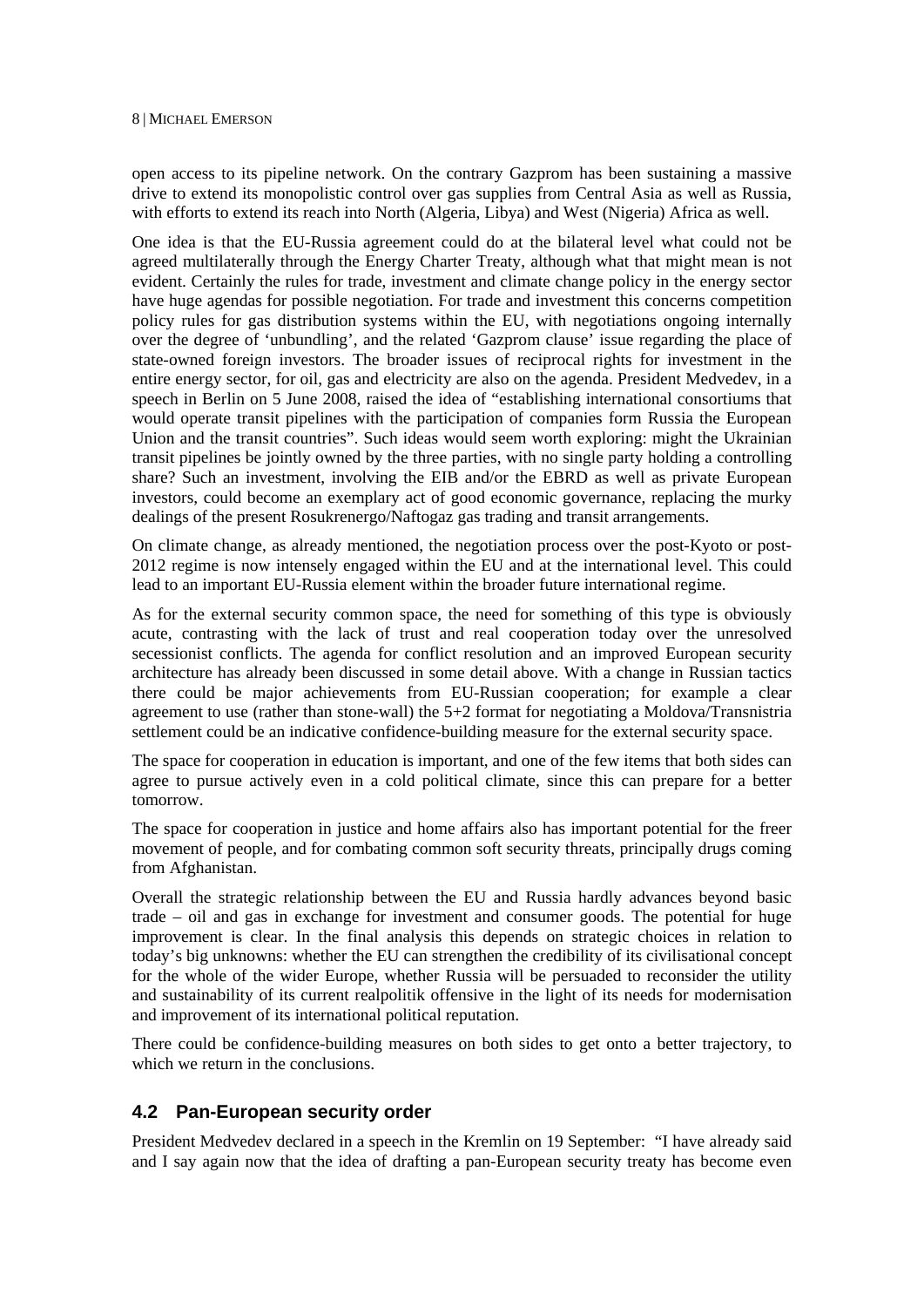more relevant after the event in the Caucasus". On 8 October in Evian he offered some detail on what he has in mind, to which we return in a moment.

First, however, it is opportune to recall the content of the existing pan-European security treaty, the Helsinki Final Act of August 1975, negotiated with the Soviet Union. Should this be revisited? One might think so after over 30 years. Is it not obsolete? Let's take a look.

The Act's "Declaration on Principles Guiding Relations between Participating States" enumerated the following 10 points:

- I. Sovereign equality, respect for the rights inherent in sovereignty
- II. Refraining from the threat or use of force
- III. Inviolability of frontiers
- IV. Territorial integrity of States
- V. Peaceful settlement of disputes
- VI. Non-intervention in internal affairs
- VII. Respect for human rights and fundamental freedoms
- VIII. Equal rights and self-determination of peoples
- IX. Co-operation among States
- X. Fulfilment in good faith of obligations under international law

As a set of norms for international security relations these old texts remain absolutely valid, not a word is out of date. What then does President Medvedev propose? He identifies Russia's priorities under five points (see also an extract from his Evian speech in Annex A):

1. *Political norms: respect for international law, sovereignty, territorial integrity, political independence of states*. These largely conform with the Helsinki Final Act. However principle VII from Helsinki on human rights is omitted, while in the August war with Georgia Russia breached Helsinki principles III and IV.

2. *Security norms: inadmissibility of use of force or threat of its use in international affairs, and a unified approach to conflict settlement and peacekeeping.* This is also following the Helsinki Final Act, but in the war with Georgia Russia was in breach of principle II restraining the use of force.

3. *The guarantee of equal security and three 'no's', namely:* 

- *No ensuring one's own security at the expense of others.* This is unclear and would lead to insoluble arguments. How can one define whether a measure for one's own security is at the expense of others? Is a defensive alliance at the expense of the security of another neighbour? The target of the language seems to be the US missile defence project.
- *No allowing acts (by military alliances or coalitions) that undermine the unity of the common security space.* This appears to suppose that the common space exists, which is hardly the case; or maybe it is referring to a common space that should be created, in which case its mechanisms need to be explicit.
- *No development of military alliances that would threaten the security of other parties to the Treaty.* This presumably targets NATO expansion, and maybe that of the EU if it became more of a military alliance.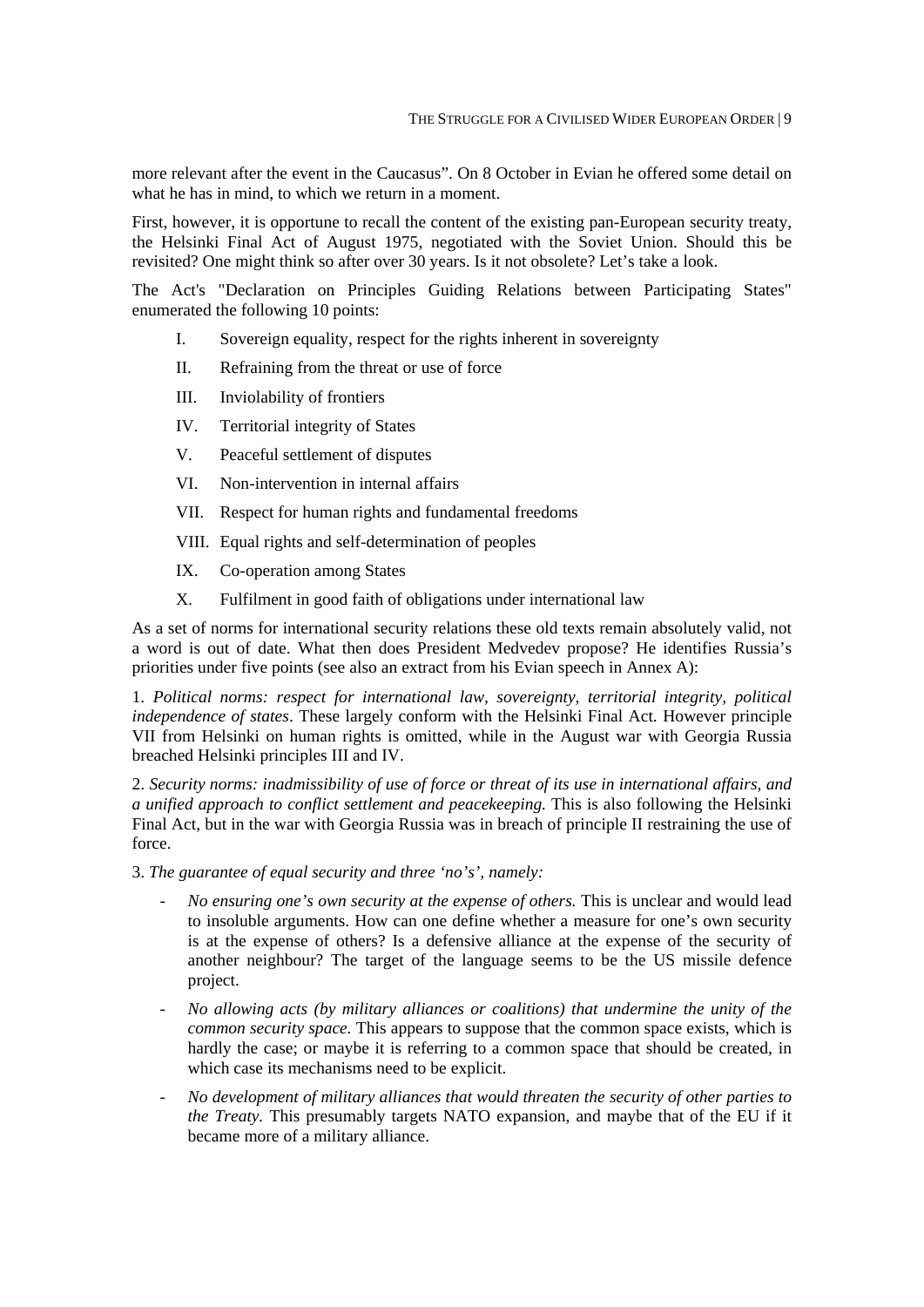4. *No state or international organization can have exclusive rights to maintaining peace and stability in Europe.* This seems to be just a rhetorical statement, since no such monopoly exists; it seems to express resentment towards NATO, or the EU, or both.

5. *Establish basic arms control parameters and reasonable limits on military construction. Also needed are new cooperation procedures and mechanisms in areas such as WMD proliferation, terrorism and drug trafficking*. This heterogeneous rubrique seems first to be proposing a renegotiation of the Conventional Forces in Europe (CFE) treaty, and goes on to propose a new or improved non-proliferation regime. Cooperation over terrorism is already on the agenda of G8, OSCE and EU-Russia relations. Cooperation over drug trafficking is plausible, for example together with the UN Office on Drugs and Crime (UNODC) in Central Asia in particular.

To summarise, the Medvedev proposal assembles a menu of items that start with some norms extracted from the Helsinki Final Act of 1975, several of which were breached by Russia in the August war with Georgia, followed by some newly formulated pseudo-norms that obviously seek to stop NATO's expansion, and ends with a set of conventional security topics that are already on the agenda of international organisations and bilateral EU or US-Russia relations.

We will return to the NATO question in a moment, but first look at reasons why the OSCE has not flourished and is not even mentioned by Medvedev. Within the OSCE itself there has been a debate in the last few years over its priorities, with Russia wanting to downplay work on democracy and election monitoring. But if it has to be like that within the OSCE, the result will be that the EU will do more on its own, for which it has the resources and experience. But this reallocation of tasks will only further weaken the only truly pan-European security organisation.

To be fair to Russia, the EU is itself responsible for a large part of the OSCE's political obsolescence and unwieldy procedures. OSCE has now 56 member states, all in principle enjoying the same sovereign equality, from Andorra and the Vatican to Russia and the United States, but with the EU only present as an observer. Its meetings resemble a mini-UN General Assembly. The EU accounts for almost half of the seats around a very large table, to which may be added the tendency nowadays for most of non-EU Europe to align on the EU's foreign and security policy declarations The EU 27 becomes often a 42 country block. The EU member states account for 70% of the OSCE's budget. Is it not time now for the EU to contribute a serious rationalisation of its presence in the OSCE, given the advances of its foreign and security policies, and the needs that are now obvious in view of Europe's dysfunctional security order? A first step would be for the EU to become a full member of OSCE. A further step could be to create a core group of the major players within the OSCE, with a 'European Security Council', following in some respects the model of the UN Security Council. There has been some recourse to informal ad hoc meetings of core groups in OSCE, but this has not been institutionalised. A permanent European Security Council could consist of the EU, US, Russia, Turkey and Ukraine, with further rotating places such as one for the rest of non-EU Europe and one for Central Asia. Russia has in the past made proposals for something like a European Security Council. This was interpreted in the past, probably correctly, as seeking to acquire a veto power over European security matters, and was therefore never pursued. However the political role of such a body does not have to be formulated in such an obviously unacceptable form.

Such a European Security Council would prepare actions to be submitted to the plenary, or take diplomatic initiatives as a group in the place of various ad hoc 'contact groups' which have by necessity emerged. For the EU this would impose the discipline and logic of internal negotiation over common positions. Without a common position there would be no position. A similar reform of the European presence among the permanent members of the UN Security Council, with France and the UK to pool their seats into a single EU seat, has begun to be discussed at least in non-official papers. This is at present beyond the horizon of political plausibility. But its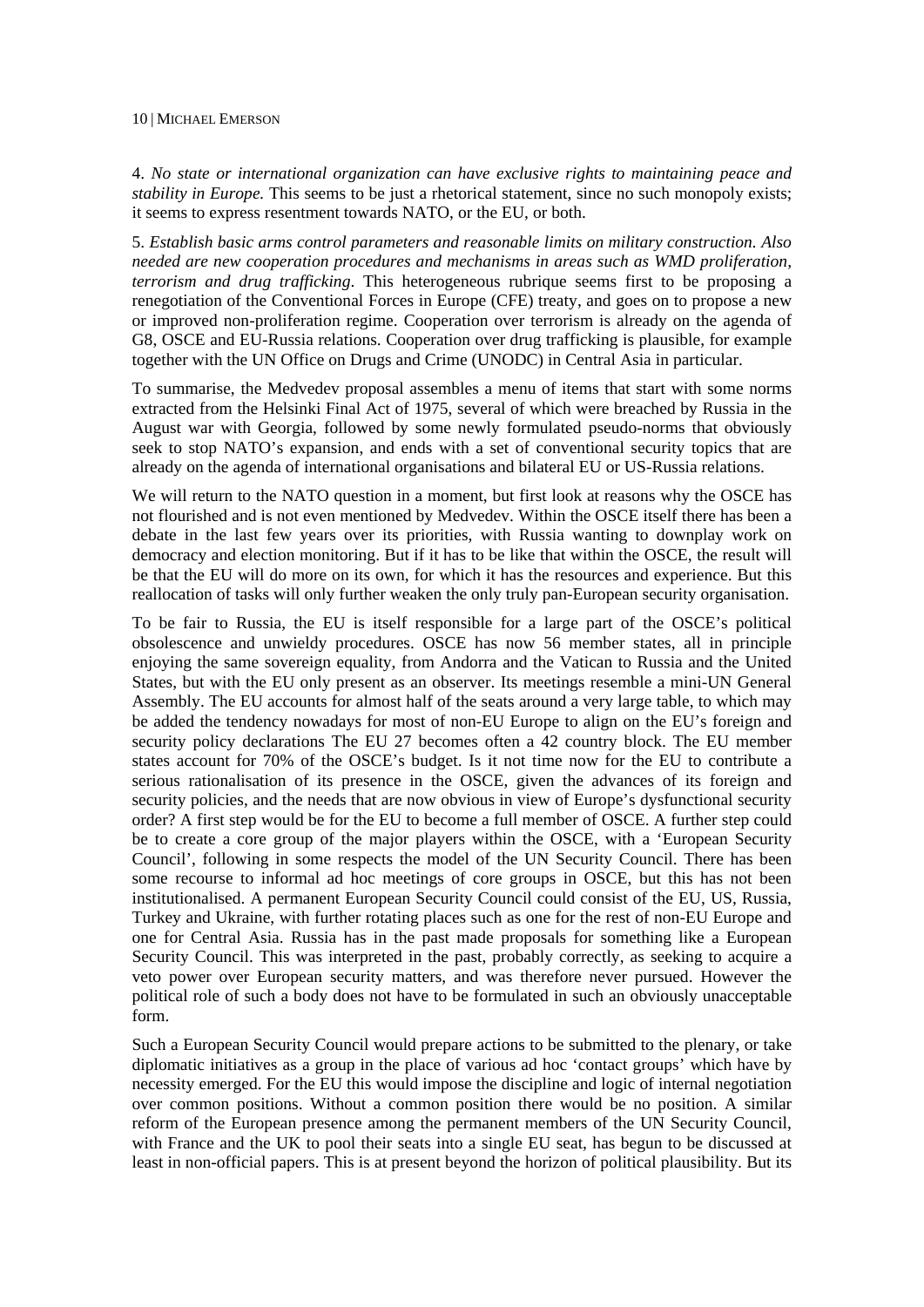relevance will be enhanced as and when the Lisbon Treaty is adopted. An OSCE European Security Council could become a precursor experience.

We return now to Russia's major demand for the European security architecture that NATO should not press on with further enlargement into the post-Soviet space. A narrative deeply ingrained in the Russian political consciousness is that Gorbachev and Yeltsin were duped by the West over NATO enlargement, and that Kohl had given Gorbachev assurances that NATO would not be expanded to Russia's frontiers in exchange for Gorbachev's cooperation over German re-unification. Those supporting NATO's further enlargement to include Ukraine and Georgia argue that any independent sovereign state in Europe has the right to apply for NATO membership, and no third party has the right to tell them otherwise. That is a serious argument, but is not the whole story. NATO membership involves the solemn commitment under Article 5 to take an attack on any member's territory as an attack on all. The counterpart to this strategic commitment is that the aspiring member state has to be a reliable partner. It has to be solidly behind the alliance politically, with no doubts over the credibility of its own commitment. It has also to have demonstrated sustained reliability for sound political judgement on strategic matters in times of stress. These two criteria – national consensus and political reliability – might well be adopted more explicitly by NATO, rather like the EU adopted its Copenhagen criteria for its enlargement.

Neither public opinion nor the political parties in Ukraine are anywhere near united on the NATO question. The criterion should be far more than majority parliamentary support, and essentially a national consensus. And Georgia, while united behind the wish to be protected by NATO, has demonstrated precisely the reverse of sober reliability in matters of strategic behaviour.

These weaknesses were evident enough already before the Bucharest summit, which attached no timetable to its forecast that Georgia and Ukraine "will be" members of NATO, some day. The candidates' lack of qualifications for NATO membership has become even more evident since then. NATO will surely not reverse its Bucharest declaration explicitly, but it could move to define its 'Copenhagen criteria' more adequately, and in so doing shelve Bucharest for the foreseeable future.

In due course, as and when some confidence between Russia's leadership and the West is restored, there could be a return to explore possibilities for improving the Russia-NATO relationship. It is a striking anomaly that during the eight years of the Putin presidency there were only two meetings at the summit level between NATO and Russia. The problem is again at least in part on the European side, whose numerous small states make for the unwieldy 26+1 format (becoming now 28+1 with the addition of Albania and Croatia and more to come) for NATO-Russia relations. To counter this one could innovate with a new G4 summit format for pan-European security affairs, bringing together Russia, the US, NATO represented by its secretary general, and the EU represented by its post-Lisbon presidency and high representative. This G4 could be considered as an alternative or complement to the hypothesised OSCE European Security Council.

Returning to immediate practicalities, one may ask whether early results could flow in the event of a better personal chemistry between the next US President and the Russian leadership. Is it too late for the missile defence project to be made into a matter for operational cooperation, given that it is meant to address a common hypothetical threat from a rogue nuclear state, with Iran in mind in particular? A precise Russian argument is that the radar facilities to be installed in the Czech Republic could be used to track missiles launched from Russia, and so would alter the strategic balance of nuclear strike capabilities, and upset the (nuclear-strategic) logic of mutually assured destruction (M.A.D.). Is this so? If not, transparent consultations in good faith should dispel the concern. If it is so, then there is an issue for a next round of START talks.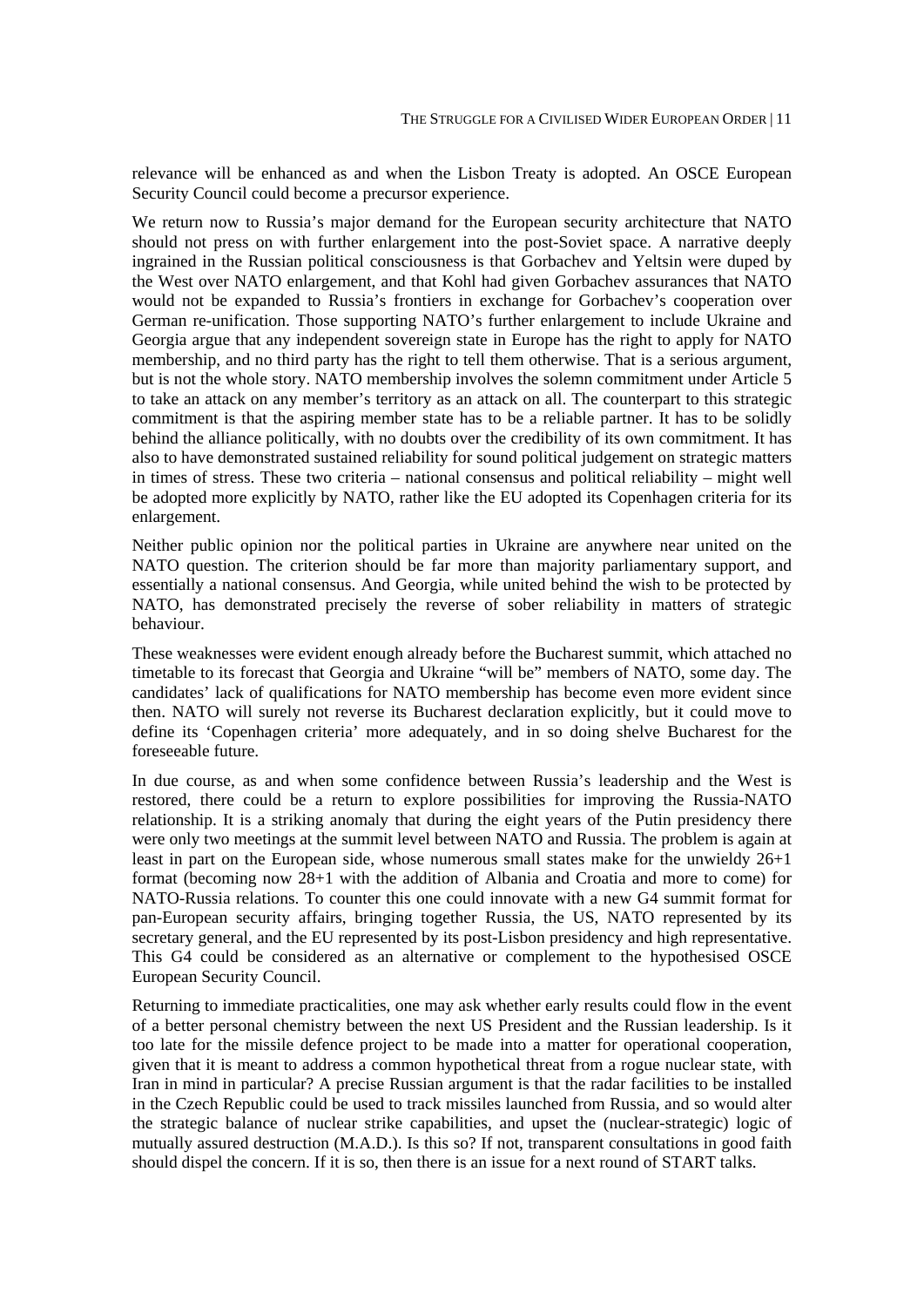## **4.3 Northern Dimension**

The EU meets Russia now right across the map of Europe, from the Baltic to the Black Sea. But there is peace at one end of the map, war at the other end. What conclusions can be drawn from this? Finland took the initiative to promote a Northern Dimension to the EU's policies of cooperation with Russia and the Baltic states in 1998, at the time of its first EU Presidency, soon after its accession in 1995. This sought to build on the long-standing tradition of 'civilised' cooperation in the Baltic Sea region. It may be recalled that Finland and Sweden managed already in 1921 with the mediation of the League of Nations to avoid a serious conflict over the Aaland Islands, following Finland's independence from the Russian empire. The very autonomous status within Finland of the ethnic-Swedish Aaland Islands stands as a model of its kind, which unfortunately could not be replicated with analogous settlements of the conflicts that erupted in the Caucasus and Moldova upon dissolution of the Soviet Union.

With the accession of the Baltic states to the EU the original Northern Dimension initiative was becoming politically obsolete, and in 1997 it was transformed into the New Northern Dimension, in which the EU, Iceland, Norway and Russia joined together under the principle of equal partnership. A recent study has evaluated the New Northern Dimension as an exercise in search of a sound neighbourhood relationship.<sup>7</sup> The initiative is deliberately designed to be insulated from the tensions in the high politics of the EU-Russia relationship, concentrating on practical problems of regional cooperation. The equality principle is put to work by deciding jointly on objectives that are of common interest to all the parties. This has translated in practice into programmes for the environment, public health, transport and logistics, energy efficiency, fisheries, and educational and cultural exchanges. Questions of democracy and human rights are not part of the agenda, notwithstanding the fact that the Baltic states are among the most ardent promoters of democracy worldwide. The proposition is advanced that the small states of the EU can get a lot done by pursuing 'smart small policies', in which trust is built on the basis of sustained practical cooperation, and a common sense of 'Northern identity' developed. Such activity can 'fly below the radar' of high politics. So this is part of the jigsaw puzzle of the wider Europe. The Northern Dimension can be viewed as a confidence building measure, valid for one corner or the map of Europe, and a positive example for other parts of the map where trust between Russia and its neighbours is close to zero.

## **4.4 South-East Europe**

1

EU policy towards the Western Balkans advances, with its ups and downs to be sure, but progressively the Western Balkans becomes a shrinking enclave within the enlarging EU. The Kosovo abscess has been lanced, if not yet entirely cleaned. Croatia's accession is on the horizon, but without problematic aspects still (crime and corruption). Developments in Serbian politics are positive but fragile, with its financial situation also vulnerable. However it is time now for an upgrade of EU policy towards the not-yet member states, in order to consolidate positive developments during a period ahead when enlargement prospects will remain for most distant and uncertain. It is also now needed in order to strengthen the region economically and politically in the face of the global financial instability and recession.

The means to achieve this upgrade exist, and a more detailed paper from CEPS sets out how and why EU policy towards the Western Balkans could now be recalibrated.<sup>8</sup> In essence the idea can

<sup>7</sup> P. Aalto, H. Blakkisrud and H. Smith, *The New Northern Dimension of European Neighbourhood*, CEPS Paperback, Centre for European Policy Studies, Brussels, 2008 (forthcoming).

<sup>8</sup> M. Emerson, *Recalibrating EU Policy towards the Western Balkans*, CEPS Policy Brief No. 178, Centre for European Policy Studies, Brussels, October 2008.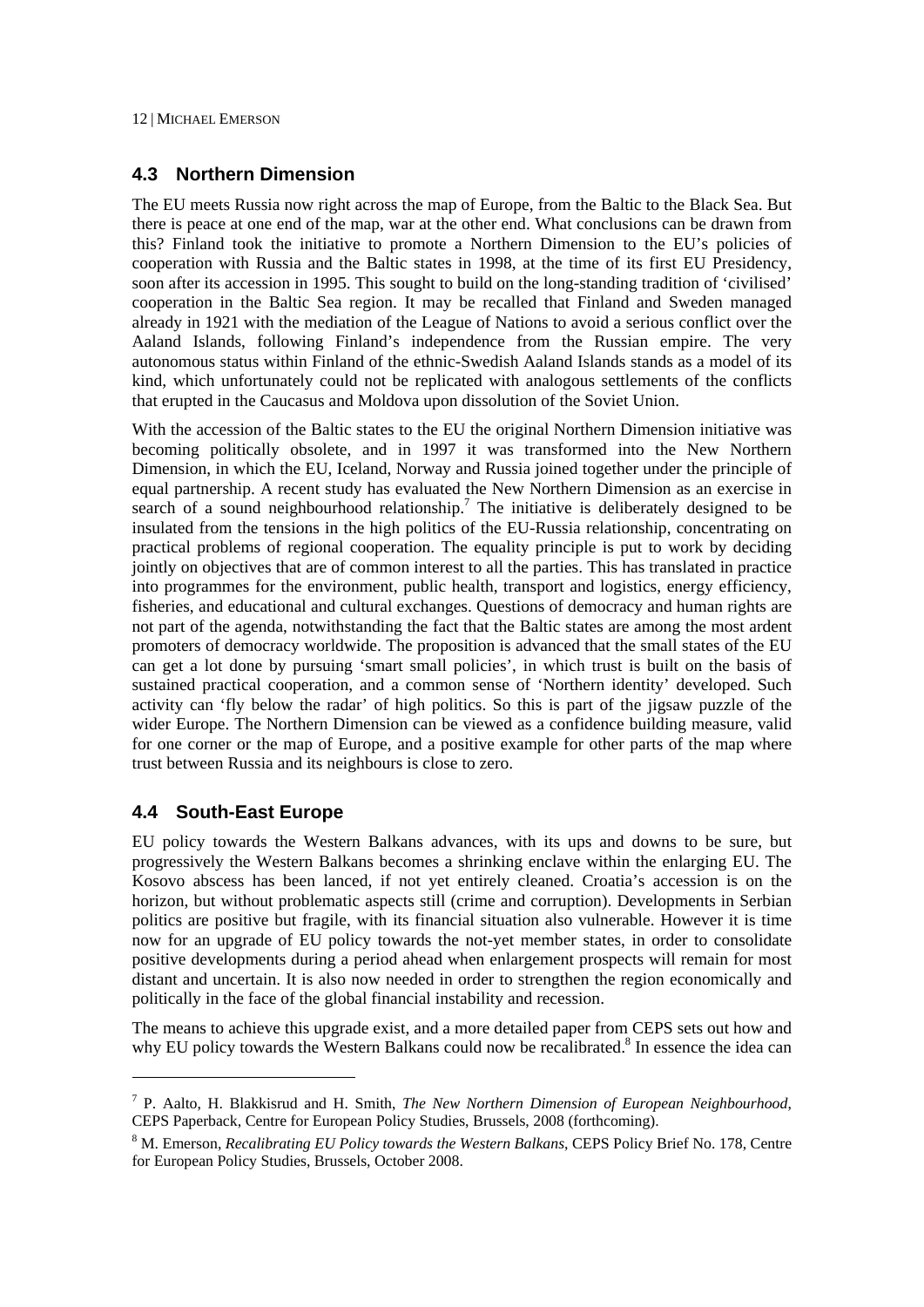be to advance towards 'functional membership' much more deeply than in the present preaccession policies This would be based on the EU's key competences for trade, monetary policy, the structural funds and the free movement of people.

Present free trade schemes should be overtaken by inviting the whole of the Western Balkans region to join the customs union of the EU and Turkey, to make one uninterrupted economic space from Western to South-Eastern Europe. This is advocated both in the CEPS paper and a recent World Bank study<sup>9</sup>.

Accession to the euro area before accession should be made a respectable option but not an obligation, with full membership of the EU and compliance with the Maastricht criteria still to apply before accession to the governance of the European Central Bank and eurozone finance ministers. In the current financial crisis there is the prospect of Montenegro and Kosovo escaping at least exchange rate instability because of their use of the euro, whereas Serbia remains exposed. It is to be expected that the International Monetary Fund, if subject to a flood of loan requests, will invite the EU to share the burden of helping nearby countries in need, as happened in the early 1990s when the EU co-funded lending operations of the IMF with its own macro-financial aid (MFA) instrument. However this precursor MFA instrument is an inadequate model for facing up to the new macro-financial emergency, and South East Europe from the Balkans to Turkey should be eligible for the European Financial Stability Fund outlined above (section 3).

Currently the Structural Funds are planned for the years ahead to allocate 4 times per capita as much to new member states such as Bulgaria and Romania than to the Western Balkans under the comparable pre-accession instruments. Arguments for adjusting these ratios to be more in favour of the Western Balkans are weighty. Bulgaria and Romania reveal insufficient capacity for correct absorption of funds on the present scale, while the Western Balkans have large unsatisfied needs. Moreover the conditionality that the EU can deploy, for de-corruption policies for example, is far more effective in the pre-accession period than after accession.

Finally the EU begins to address the move towards visa-free travel with the EU, which is maybe the single most important demand of the peoples of the region; this offers important possibilities to leverage in improved border security and internal law and order measures.

The EU also extends its energy and transport policies into the whole of the region through the Energy Community Treaty, with an analogous initiative for transport planned. Already the energy treaty is being extended to include Moldova and possibly Ukraine. This makes a convenient bridge into the Eastern neighbourhood, to which we turn next.

In 2008 the Stability Pact for South East Europe, born out of the Kosovo war in 1999 as a complex international post-conflict supervisory structure, was retired. Instead a new Regional Cooperation Council (RCC) has been set up, which is a regionally owned successor to the Stability Pact. The structures of both the Stability Pact and the RCC are summarized in Box 1 as a reference that may be borne in mind in discussion of next steps in the eastern neighbourhood and Caucasus, to which we return below.

1

<sup>9</sup> S. Kathuria, *Western Balkans Integration and the EU – An Agenda for Trade and Growth*, World Bank, 2008.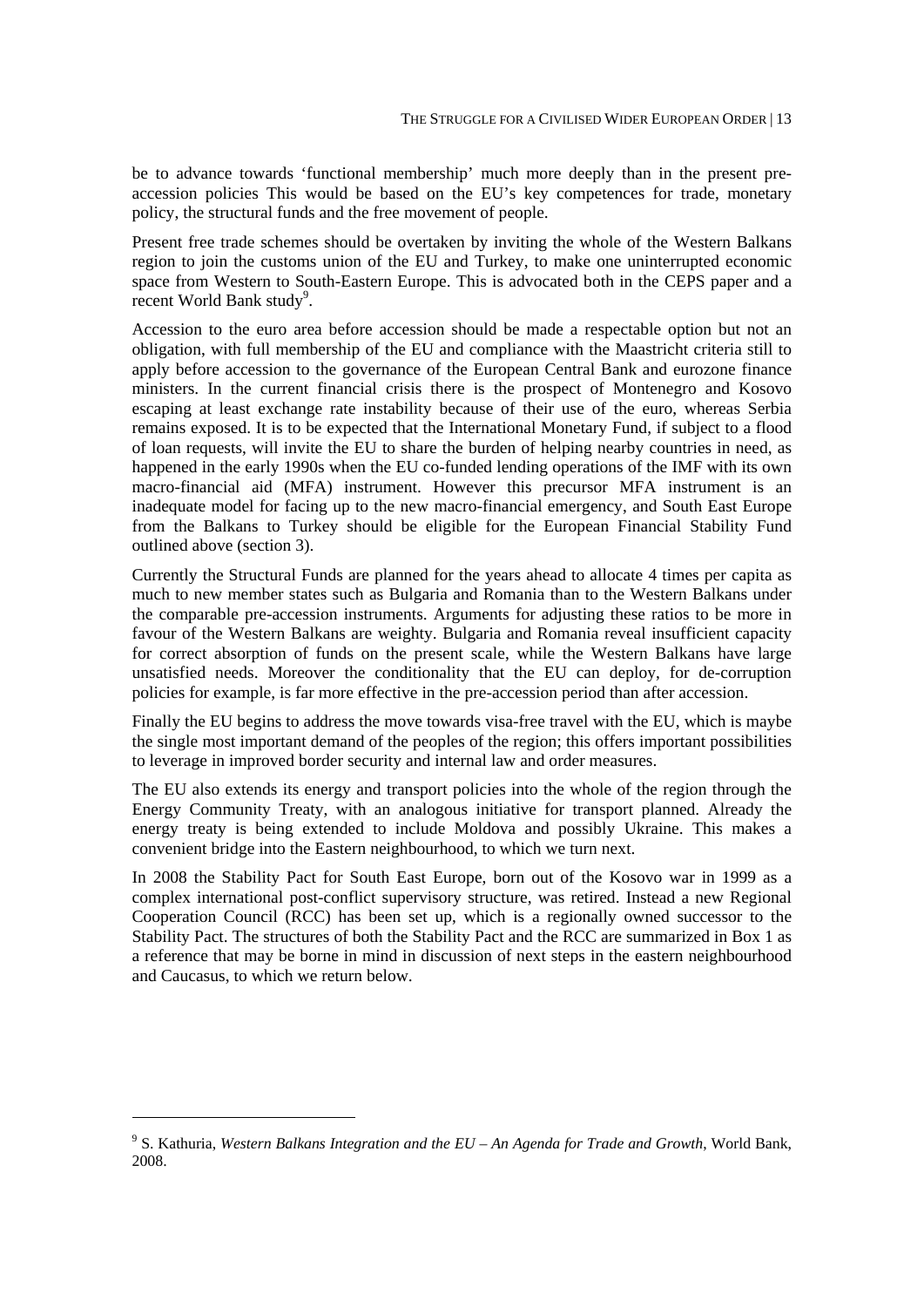*Box 1. Organisation of the Stability Pact for South East Europe – 1999-2008* 

#### **Working Table 1 - Democracy**

Consists of 5 task forces:

- Media
- Education and Youth
- Local Democracy and Cross Border Cooperation
- Parliamentary Cooperation
- Gender Issues.

#### **Working Table 2 economics**

- Matrix of bilateral free trade agreements (FTAs) between countries of the region.
- Formation of a South-East Europe Regional Energy Market for electricity and natural gas, leading to the recent creation of a common European Energy Community with the EU, with Moldova, Ukraine and Norway expected to join later.

#### **Working Table 3 security**

Internal and external security, with two sub-tables:

- Justice and Home Affairs, cooperation in fighting organised crime and corruption and on migration issues
- Defence and Security Sector Reform issues.

#### **Regional Cooperation Council – from 2008**

The Regional Cooperation Council (RCC) is programme-oriented, concentrating on five priority areas:

- Economic and social development
- Infrastructure and energy
- Justice and home affairs
- Security cooperation
- Human capital and cross-cutting issues

Finally there is the Turkey question. At a recent conference of senior Turkish think tank representatives in Brussels, one of them qualified the state of the accession negotiations as being in a 'coma'. But it cannot stay that way. The situation is unsustainable. It is undignified for Turkey to remain an applicant without receiving from the EU a coherent and clear position. The coma analogue is also not adequate, since there are movements in public and political opinion that look in other directions for Turkey's future. The world to the east of Turkey is developing at astonishing speed, and the Asian economy rises in leaps and bounds. Whether Turkey needs the EU anchor, or whether it is going to continue to want, becomes a debatable question. Turkey's political and societal cleavages are maybe more intense now than for many years, but it has averted a huge political crisis recently (over the AKP's prosecution before the constitutional court), and may well continue on a bumpy but still democratic course. Its economy is quite competitive and can look to Russian and Asian markets for growth.

Non-resolution of uncertainty over Turkey's place in Europe poses a well-known set of questions: whether the EU's own institutional set-up (post-Lisbon) could absorb Turkey and the several smaller applicants in South East Europe, and more profoundly whether European society and politics could adjust to Turkey's full membership. Turkey for its part is well-placed to meet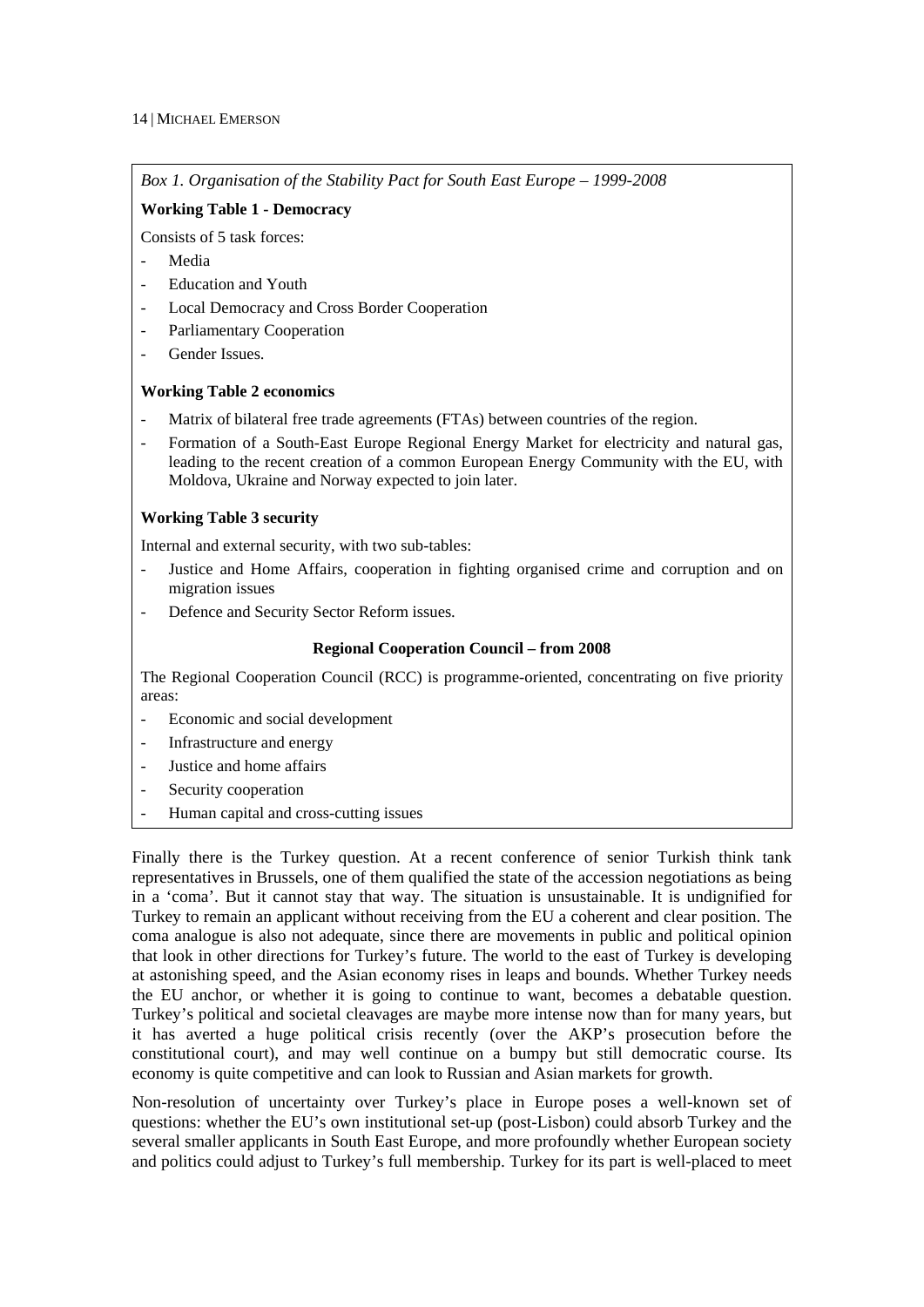the Copenhagen economic criteria, while its conformity with the political criteria is not yet clear. But while these criteria are themselves clear enough, Turkey is not being offered a clear enough incentive to meet them. The questions on the EU side will have to be addressed frankly, at least after the Lisbon Treaty hiatus is resolved. The time for ambiguity may run out for quite concrete reasons, maybe quite soon over the Cyprus question. For example, the leaders of Greek and Turkish Cyprus may advance towards a final settlement for re-unification, which the EU earnestly supports. One can envisage a scenario in which all is settled, except for the question of Turkish military withdrawal. One can also imagine a situation in which Greek Cyprus would insist on withdrawal, whereas Turkey would not be willing to concede this without clarity from the EU on its accession prospects.

## **4.5 Eastern Partnership**

This term was introduced by Poland and Sweden into EU foreign policy debate in the wake of President Sarkozy's Mediterranean Union initiative. The Commission has been invited to make proposals for the European Council to consider early in 2009, and plans to publish its ideas in December. The assignment takes on greater urgency and priority in the wake now of the August war in Georgia.

At the most general level the idea may be to upgrade the eastern branch of the European Neighbourhood Policy (ENP), which involves Ukraine, Moldova, Georgia, Armenia and Azerbaijan, with Belarus designated as a potential participant. The ENP itself is an unloved child, being criticised from the south as well as the east for its bundling together of these two quite different regions. Ukraine, Moldova and Georgia especially resent the fact that the ENP carries no membership perspectives. The Eastern Partnership initiative by Poland and Sweden, like Sarkozy's Mediterranean Union, reveals political demands from within the EU itself, joining the complaints from the east and south, for specific regional identities to the two branches of the ENP.

For the Eastern Partnership the following 9 points could be its defining characteristics.

1. The Eastern Partnership would take over the eastern branch of the ENP as well as the Black Sea Synergy initiative. The term ENP would be dropped. From then on the Eastern Partnership and Barcelona/Union for the Mediterranean would develop as separate policies, albeit retaining much in common because of their common origin in the ENP and ongoing links to EU policies. In general terms the Eastern Partnership would aim at a qualitative upgrade of the ENP.

2. The Eastern Partnership would create a forum for regional-multilateral political dialogue between all the partner states and the EU. This would facilitate the formulation of common positions on political, economic and security issues. For this to be operational there could be a sub-structure of specialised working groups for several policy areas, for which the experience of the Stability Pact for South-East Europe may be borne in mind (Box 2 above).

3. Its content would take up developments emerging from the ongoing negotiations with Ukraine for a new model Association Agreement, including a comprehensive three-pillar structure (economics, justice and home affairs, foreign and security policy), and this would become a template for others later with adaptation to the specificities of the other partner states.

4. In the trade policy domain negotiations are already underway for a new model Deep Free Trade Agreement with Ukraine (to be included in the Association Agreement), with feasibility studies having been recently undertaken for the Commission on Georgia and Armenia, and under preparation for Moldova. This forthcoming agreement with Ukraine will establish a template for other Eastern partners. Further, the Commission could invite the Eastern partner states to join CEFTA, which consists today of the Western Balkan countries, and who have free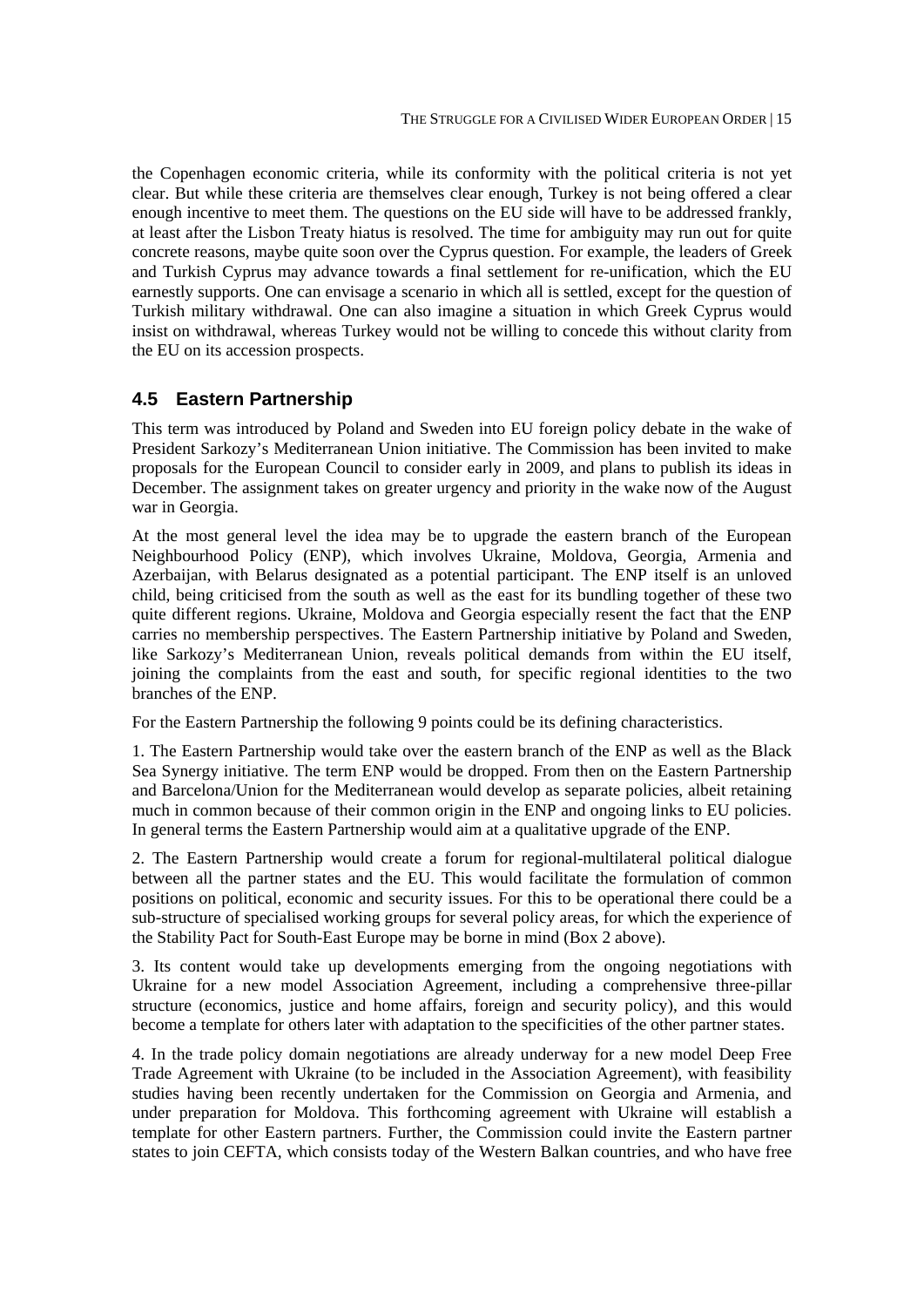trade between themselves and with the EU. This would lead on to the adoption of harmonised rules of origin permitting 'diagonal cumulation' of value-added, and so help stimulate intraregional trade and investment, as well assure duty free access to the EU market.<sup>10</sup>

5. The EU should make a contribution to countering the present economic and financial crisis now hitting the region with access, as for South East Europe, to emergency macroeconomic aid from the proposed European Financial Stability Fund (section 3).

6. The Eastern Partnership could extend the EU's experience in the Western Balkans, bearing in mind the proposals outlined above for upgrading the EU's Western Balkan policies. As direct neighbours of the EU the Western Balkans have particular opportunities for transport and energy infrastructural and network connections, and for trade and investment linkages that profit from direct proximity. This same logic can be extended to Ukraine and Moldova given that they border the EU's South East European member states. Moldova is already part of various South East European initiatives, including the new Regional Cooperation Council. Both Moldova and Ukraine negotiate accession to the Energy Community Treaty.

7. The EU has prepared roadmaps and criteria for visa-fee travel with the Western Balkans, and plans to progress from visa facilitation to visa liberalisation figure in the negotiations with Ukraine. This merits urgent priority, given the long lead times that are required for introducing modern security standards to passports, intelligence exchange, police cooperation and border crossings. The roadmaps and criteria should be published, and so help develop consensus in the partner states over the steps they will need to take.

8. The Eastern Partnership should see an upgrade of the EU's presence in conflict prevention and resolution in the region, and notably for Transnistria and Nagorno Karabak in ways in the next section, with a conflict prevention strategy for Crimea also to be proposed. More broadly there would be increasing association of the partner states with foreign and security policy positions adopted by the EU, and participation in crisis management operations where useful capacities exist, for which Ukraine is the strongest placed.

9. The EU is still divided over the membership perspective question. It is desirable to reach a common understanding on this key question, and remove a source of resentment with the partner states. The EU could move towards clearer language, like: "Any European democratic state is eligible to apply for EU membership and as such has a membership perspective. Applications will be conditioned by the Copenhagen criteria, together with the need for the EU's institutional system to digest the recent huge enlargement and prepare adequately for further accessions".

## **4.6 Ethno-separatist conflict**

-

Separatist conflicts have been the most virulent source of tension in contemporary European affairs. Could there be more adequate rules for ordering such conflicts in a new or better European security system? Such is the vague claim of Russia, but what would be the rules? The Helsinki 10 Principles make no provision for secession. International law recognises secession fully only when it is agreed by the parties concerned (e.g. the dissolution of Czechoslovakia in 1990), or in a Resolution of the UN Security Council (such as was attempted for Kosovo, but blocked by Russia).

 $10$  'Diagonal cumulation' allows the value added in a production chain of two or more countries to be cumulated for the purpose of reaching the minimum value added requirement for duty free access to the EU market.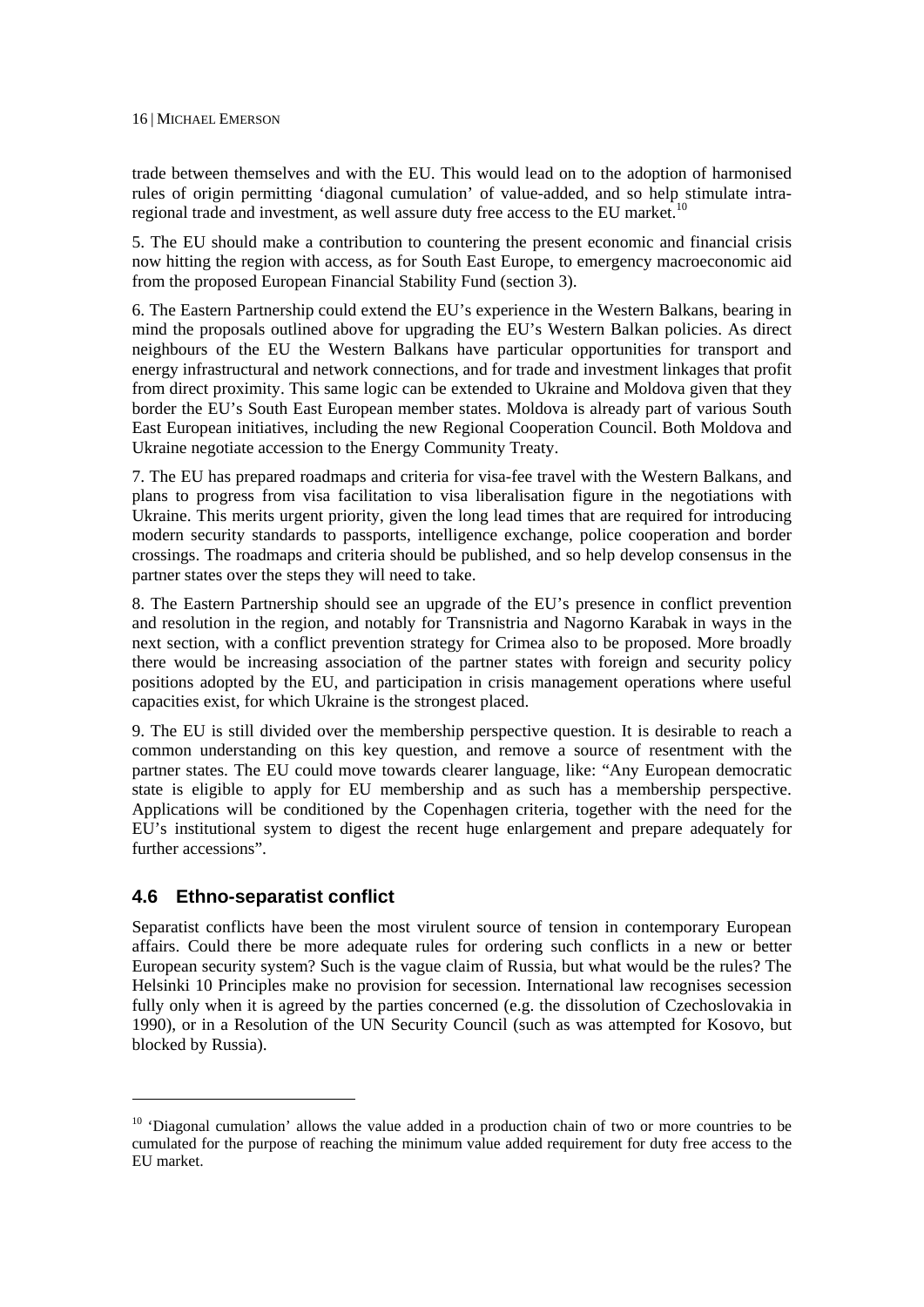Political scientists have proposed a rich set of criteria, such as those presented in Box 2, including the idea of the 'just cause' relating to the severity of the injustice suffered by the seceding party. The just cause argument has featured prominently in Western advocacy of recognition of Kosovo, given Milosovic's acts of forced deportation, ethnic cleansing, and incipient genocide. The same argument is now used by Russia to justify recognition of South Ossetia's independence, with the Russian media broadcast having branded Saakashvili's attack on Tskhinvali on 7 August as 'Genocide'. Indeed Russia's recognition of Abkhazia and South Ossetia destroys the supposed logic of its refusal to recognise Kosovo.

Nobody has proposals for how to make the just cause principle tractable legally. How serious does the injustice have to be? Who makes the evaluation? Tricky questions, to be sure, but the law is always being called upon to pronounce on borderline or dilemma cases. There is a voting mechanism that allows the world to make its evaluation. Partial recognition can come in different degrees through official recognition by any number of UN member states, with or without the agreement of all the UNSC permanent members, and the number is maybe some guide to the strength of the case. Kosovo is recognised now by 50 states; South Ossetia and Abkhazia by Russia almost alone so far. Functional recognition is another form of partial recognition, such as Taiwan as member of the World Trade Organisation and issuer of Republic of China passports that can be used worldwide. Kosovo now produces its own passports, which will be generally accepted.

*Box 2. 'Just Secession' Criteria for the Recognition of a Unilateral Act of Independence*

- 1) Secession should have a **just cause**. This means that the injustice to be prevented or remedied should be severe enough to justify the recognition of unilateral declaration of independence.
- 2) The decision to seize independence or to recognise a state that has seceded unilaterally should be guided by **right intentions**. This means that the unilateral declaration or recognition of its independence – either by the UNSC or unilaterally by some states – should be motivated primarily by considerations consistent with the just cause for independence.
- 3) Recognition of a unilateral declaration of independence can only be a **last resort** solution. All efforts to achieve a mutual agreement between the secessionist entity and the central government have to be considered as fruitless.
- 4) A unilateral declaration of independence has to be recognised through a **legitimate authority**. Partial recognition may be granted by a limited number of states. Full recognition by the world community of states generally means entry into the UN.
- 5) The principle of **proportionality** should be respected. The anticipated costs and benefits should be calculated at both the domestic and the international levels.
- 6) The recognition of a unilateral declaration of independence should have a **likelihood of success** in achieving its aims. There should be a reasonable chance of having the new state recognised in the long run by a substantial section or even the whole of the international community.
- *Source*: Bruno Coppieters, "The Recognition of Kosovo: Exceptional but not Unique", in *What is 'Just' Secession? (Is Kosovo Unique?)*, CEPS European Security Forum Working paper No. 28, February 2008.

But maybe the future lies less in attempts to formalise more complex rules of international law, than with the processes of negotiation within the framework of the political paradigms of modern Europe, which has seen the transformation of the structure of sovereignty. The EU has given birth to the 'post-modern' paradigm, in which complex multi-tier political structures and identities gradually dilute the prior dominance of the Westphalian nation state paradigm. The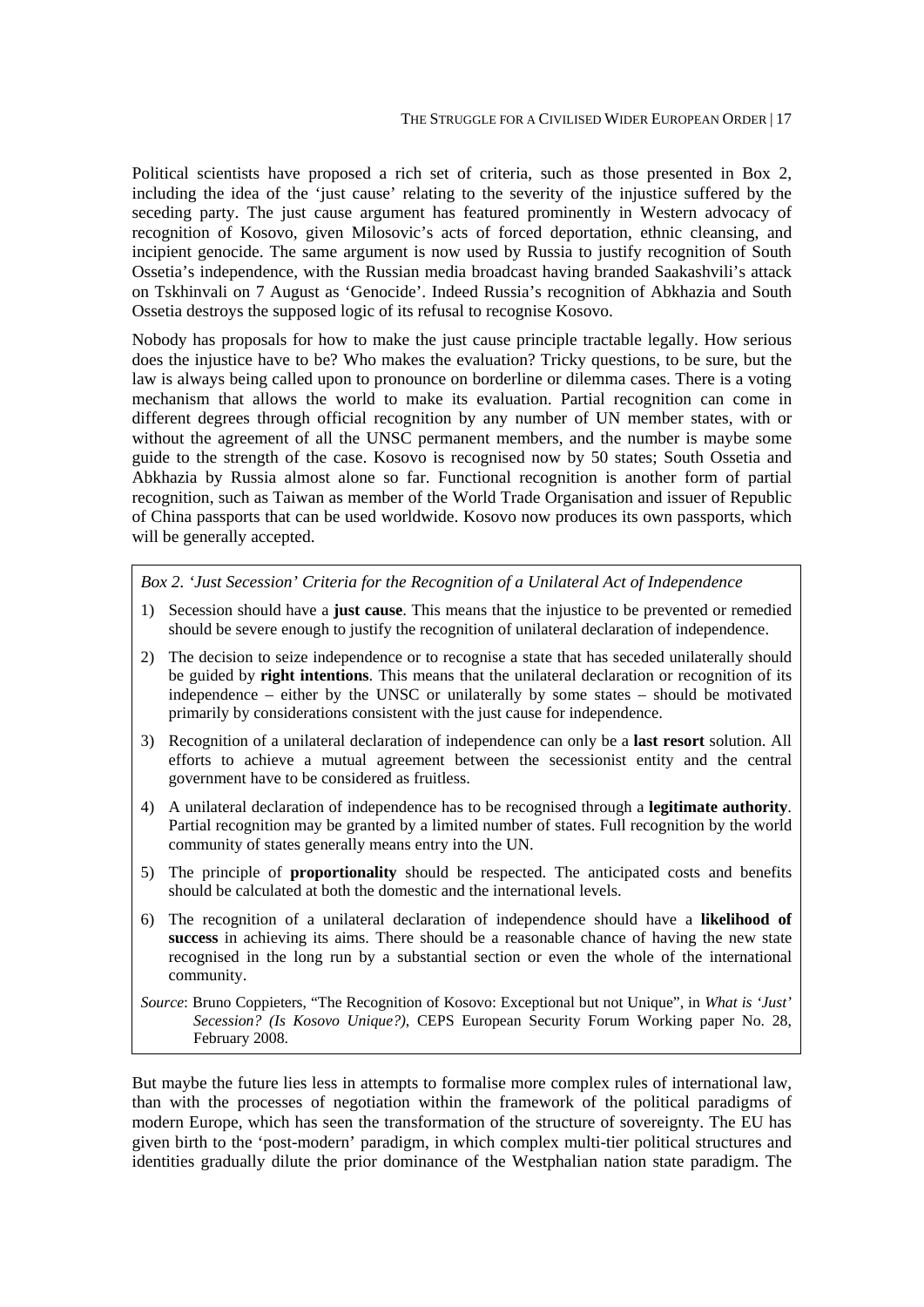-

Northern Ireland case is an illustration with a complex structure of competences shared between the communities in Northern Ireland, with London and some also with Dublin. Such 'postmodern' solutions are plausible given that all the unresolved separatist conflicts of contemporary Europe are complex multi-ethnic dilemma situations, themselves the legacies of history. The predominant historical commonality has been the legacy of empires, principally the British, Ottoman and Russian ones. The Northern Ireland, Cyprus, Kosovo, Transnistria, Abkhazia, South Ossetia, Nagorno Karabak conflicts all have their origins in hundreds of years of history, in which at some point imperial powers caused movements of people, or changed administrative borders in ways that sowed the seeds of today's conflicts. Modern Europe is no longer about empires, but about complex democratic structures that take great care to devise compromises that accommodate complex ethno-national structures. Russia with its multinational structure at home, and its extensive diaspora abroad, has every interest in such solutions. It is for the EU, as a non-threatening and pre-eminently civilian European power, to persuade Russia to join in pursuing such solutions, rather than relapse into  $19<sup>th</sup>$  century nationalism and indeed imperialism.

In a new pan-European order a priority should thus in any case be the resolution of remaining unresolved separatist conflicts: with the post-conflict situation in Abkhazia and South Ossetia to be arranged; peace settlements to be sought in Cyprus, Kosovo, Transnistria, and Nagorno Karabak; avoidance of new ethno-separatist conflicts, with Crimea the outstanding case that must not become the next disaster. So how might these old conflicts finally now be resolved, maybe in a big concerted push following the shock of the August war?

Hopefully Cyprus will deliver a new model story. It already came close to a solution with the Annan Plan in 2004, but the failure there was one of not carrying the people along with the negotiation process, with the Greek rejection in the referendum. Since the change of leadership in Greek Cyprus in February 2008, it is now clear that both democratically legitimate leaders want to find an agreement. The 'post-modern' European model will remain at the heart of any solution, given the importance of EU competences that would reign over a re-unified Cyprus, and the likely thin competences of the central Cyprus authorities compared to the two constituent states. A new project by CEPS, which polls public opinion in both Greek and Turkish Cyprus on possible ingredients of a settlement, is encouraging.<sup>11</sup>

The Kosovo case should also in time yield to a cooperative outcome. For the time being EU can integrate Kosovo into its Western Balkan policies as far as possible, with Serbia now wanting to get onto a fast integration track. This should produce a gradual de-escalation of Serbian sensitivities. However the immediate situation is one in which the Serbian population of Northern Kosovo refuses the authority of Pristina, with the EU not yet able to intervene with its major rule of law mission.<sup>12</sup> Russia has a large responsibility for maximizing the difficulties, given its refusal to permit UNSC legitimation of Kosovo's independence and its encouragement of Serb nationalist behaviour. The proposals outlined above for upgrading the functional integration of the whole of the region into the EU economy has to apply to Kosovo, and should focus attention in Serbia too on positive elements for the future.

Transnistria has seen two model solutions. The Russian 'Kozak memorandum' of 2004 was a federative proposition with some quite standard constitutional features. But fatally it so overloaded the weight of Transnistrian representation that President Voronin refused to sign. Since 2006 there has been a Voronin 'package deal' on the table (not so far published), whose

<sup>&</sup>lt;sup>11</sup> E. Kaymack, A. Lordos, and N. Tocci, *Building Confidence in Peace – Public Opinion and the Cyprus Peace Process*, CEPS Paperback, Centre for European Policy Studies, Brussels, 2008.

<sup>&</sup>lt;sup>12</sup> For a detailed account see Crisis Group, "Kosovo's Fragile Transition", 25 September 2008.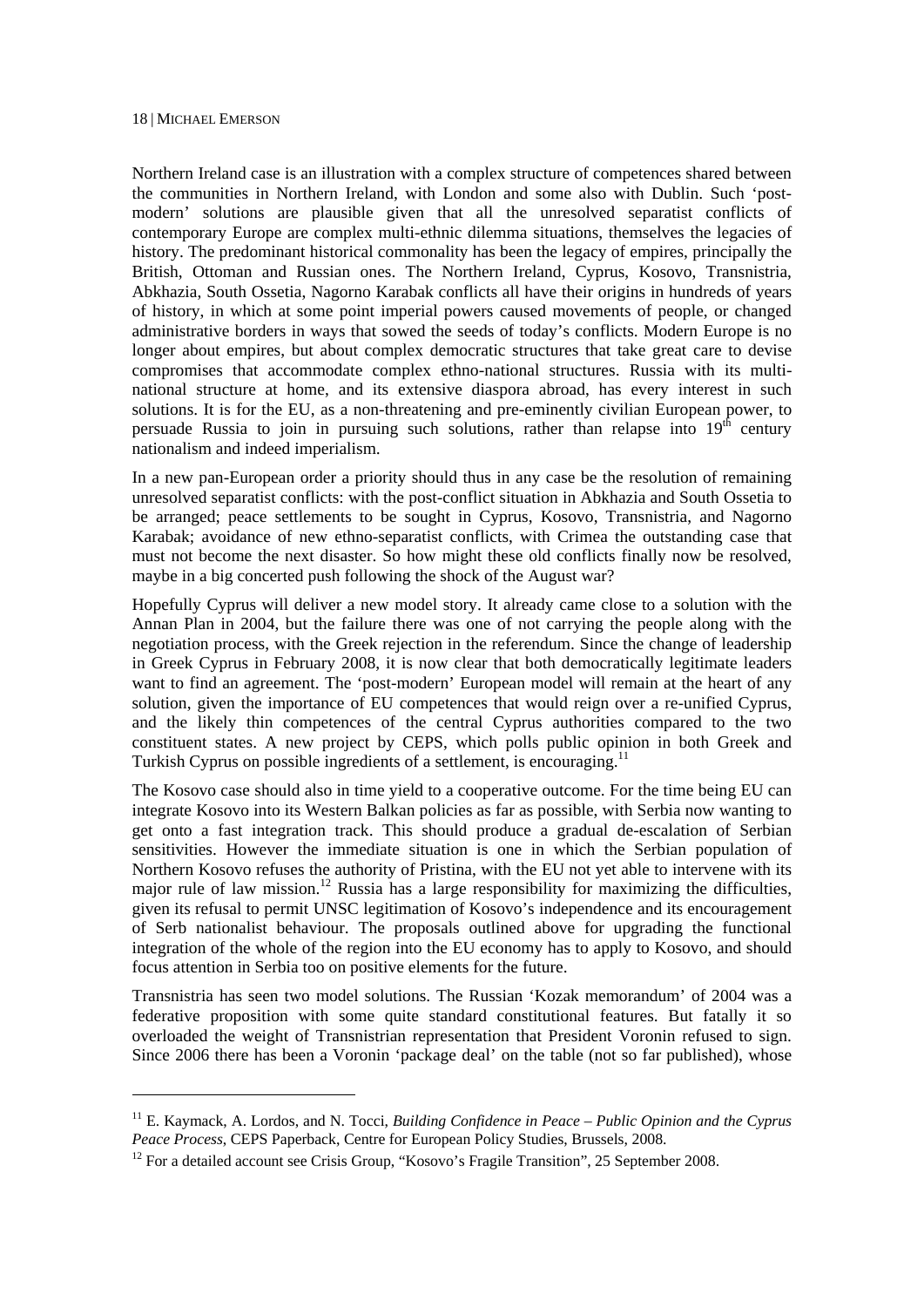main components are autonomy for Transnistria, confirmed neutrality, withdrawal of foreign troops, and assured property rights in Transnistria (i.e. no re-privatisation). The negotiation format is most active at the level of bilaterals between Chisinau, Tiraspol and Moscow, with less activity so far in the  $5+2$  format (Russia, Ukraine, OSCE, EU, US + Moldova and Transnistria). Russia could rehabilitate its reputation considerably with a willingness to back a reasonable compromise. The EU should push forcefully for the 5+2 format to be the principal negotiating forum. It should do this with the aid of a high level political representative for Moldova, with the professional support of the existing special representative. As an example of a heavy-weight politician who might fulfil this task one might think of Aleksander Kwasniewski, former President of Poland.

The post-war situation of Abkhazia and South Ossetia is the subject of the Geneva talks on security arrangements and IDP return issues, which began on 15 October 2008 with the participation of Russia, Georgia, EU, US, OSCE and UN. The non-recognition of the independence of these two entities by any party except Russia presented difficulties from the start, and this first meeting was abandoned over these so far unresolved issues of protocol and political principle. One scenario would see functional cooperation with both Abkhazia and South Ossetia by all parties, including the EU, but without formal recognition: new de facto states. There will be political reluctance to grant even this degree of implicit partial recognition, given that it may be perceived as a concession to Russia, which provoked the war. On the other hand Abkhazia (more than South Ossetia) does not want to be become part of the Russian Federation, but rather to start to develop now as part of modern Europe. This objective should be met with an open EU position for economic relations and people contacts.

A move by the EU to cooperate functionally with Abkhazia and South Ossetia without recognition could be reciprocated by Russia over Kosovo, with it moving to a position of abstention, rather than blocking, over proposed EU actions there in cooperation with the UN.

For Nagorno Karabak there have been years of attempts by the Minsk Group co-chairs (France, Russia, US) to mediate a settlement in Nagorno Karabak, and several episodes where agreement seemed close at hand. The content of these proposed settlements has been kept secret, but elements seem to include cession by Armenia of the occupied territories surrounding NK, guaranteed transport corridors for both NK into Armenia and for Nakichevan into Azerbaijanproper, and deferral of a final status agreement for NK. Ideas for settlement of the constitutional regime have included a special status for NK with links to both Armenia and Azerbaijan, which would be consistent with the province's history over the centuries at the interface between Ottoman, Russian and Persian empires. NK could be open to the economies of both Armenia and Azerbaijan, with a provision for refugee return, notably to the former Azeri-majority town of Sushi.

But in recent times there has been a lot of war talk in Baku, encouraged by Azerbaijan's oil boom financing a build-up of military capacity. Perhaps the spectacle of the war in Georgia will at least silence such talk. More fundamentally the major powers should take the occasion now to make a concerted push for a settlement. The EU should take the occasion to properly structure its own role, with the EU taking over from France in the Minsk group (not excluding that a French diplomat could represent the EU).

Russia and Turkey already seek to take the initiative over NK, both unilaterally. President Medvedev announces the wish to host a meeting in Moscow with both Armenian and Azeri leaders, with rumours in circulation that he offers Azerbaijan a certain realpolitik deal, with favours over Nagorno Karabak in exchange for assurances to route Azeri oil and gas exports via Russia. Turkey for its part seems to be moving towards normalisation of its relations with Armenia, with a view to mediating also with Baku over Nagorno Karabak. The process might start with an opening of the Turkish-Armenian frontier for normal trade and movement of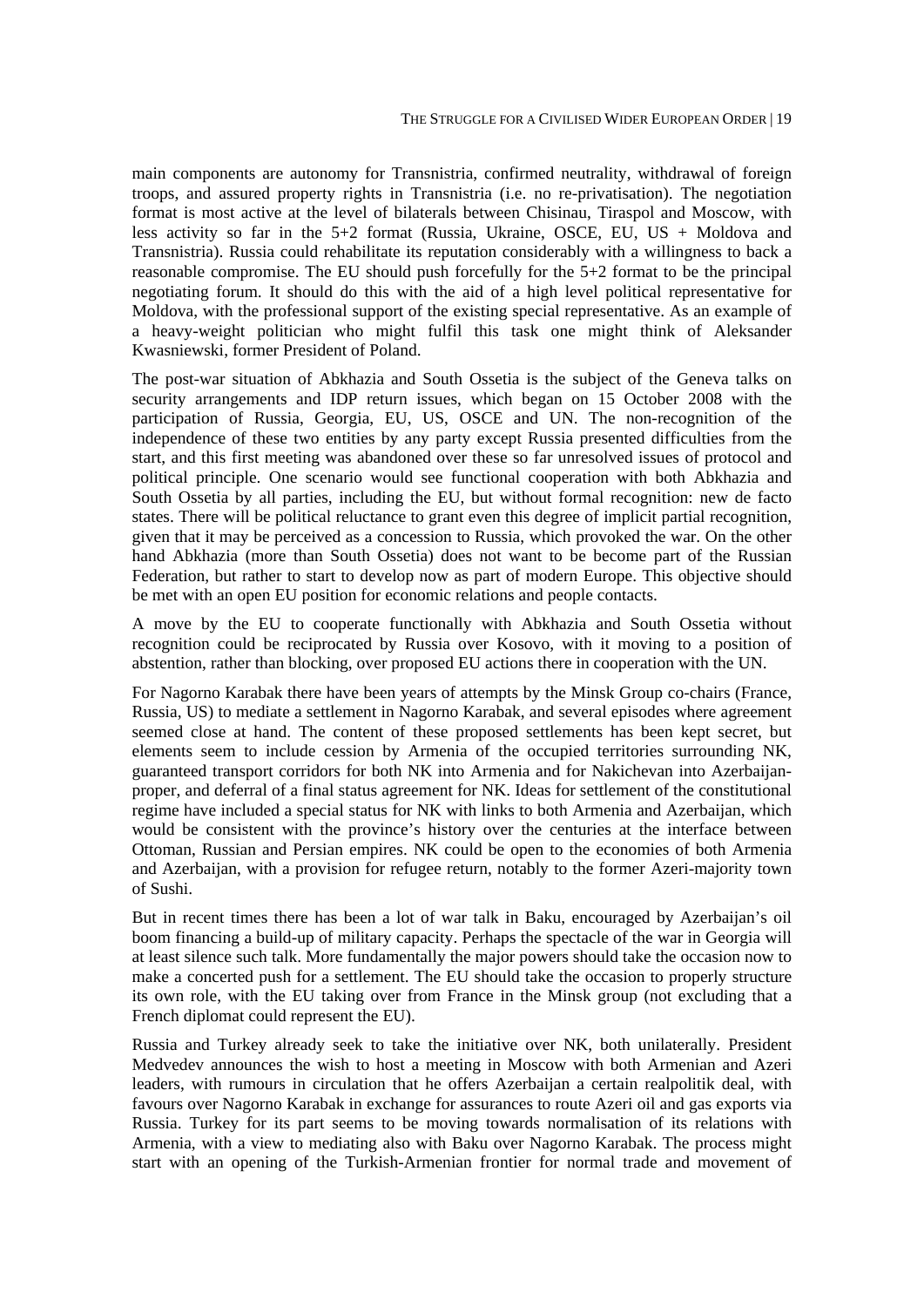people, the removal of remaining Armenian claims (e.g. implicit in its constitution) to its earlier territorial frontiers, and moves in favour of historic reconciliation. In a further step Turkey might try its hand at mediating a settlement of the Nagorno Karabak conflict. Turkey has its special brotherhood relations with Azerbaijan, but it remains to be seen how far this can be mobilised to mediate a settlement. The EU could join with Turkey in taking a lead, in what could become an exemplary case of foreign policy cooperation between these two parties.

Finally on Crimea, whose destabilisation must be avoided. Russia's intentions are suspect on account of numerous semi-official/unofficial speeches and activities by Russian nationalist elements, including mayor Luzhkov of Moscow, notably contesting the commitments under the Sebastopol Treaty of 1997 to withdraw the Russian Black Sea Fleet by 2017, and stirring up inter-ethnic tensions with the Tartar communities. Official Russian spokesmen confirm plans to evacuate the Black Sea fleet to Novorossiysk, and indication of progress in building the new base and a date for the move to begin would be a strong confidence-building measure. It would be further helpful for the Russian authorities to use their influence to cool down Russian nationalist activism that aggravates tensions in Crimea, and for the EU to urge Kiev to employ exemplary policies towards the non-Ukrainian nationalities (Russian and Tartar) in Crimea. These national minority issues could be subject to conflict prevention initiative to be conducted by civil society organisations, to which Europeans might usefully contribute as a neutral party between the interested parties.

## **4.7 Stability Pact for the Caucasus**

<u>.</u>

For the South Caucasus there is a return to the question of whether the war in Georgia could have as a positive sequel the organisation of a comprehensive initiative for future regional cooperation, in a 'Stability Pact for the Caucasus'. This idea surfaced first as a Turkish initiative in 2000, in the wake of the Stability Pact for South East Europe. That initiative was never really worked out at the official level, although this was done unofficially by CEPS.<sup>13</sup> Turkey returns now with the idea of a Caucasus Stability and Cooperation Platform, but as far as we know this is not yet detailed operationally.

The way could be opened to negotiate such a pact only after a settlement has been reached for Nagorno Karabak, as well as arrangement of the new Abkhazia and South Ossetia situations. The agenda would be substantial, and here the experience of the Stability Pact for South East Europe would be useful, including the agendas of the three working tables for economics, security and politics, for which more specialised sub-groups proved necessary, and the recent transformation of the Stability Pact into a regionally owned organisation, the Regional Cooperation Council (see Box 2 above). A South Caucasus Stability Pact might have an institutional structure and set of working groups, as in Box 3.

As and when a Stability Pact for the Caucasus might begin to take shape, the question would arise of a permanent secretariat, its structure and location. On matters of structure one may suppose that there would be a core Council of the three fully recognised states of the region. The difficulties already encountered in the Geneva talks over how to include Abkhazia and South Ossetia would have to be resolved. There might be an issue also over Nagorno Karabak, depending on how its future may be defined. Realistically, there would have to be a functional place for Abkhazia and South Ossetia as partly recognised or de facto states. The Northern Cyprus model may be borne in mind in two respects, both for the EU's functional cooperation

<sup>&</sup>lt;sup>13</sup> CEPS published a detailed but unofficial 'Stability Pact for the Caucasus', CEPS, 2000, which was discussed with the leaderships of the South Caucasus and civil society NGOs.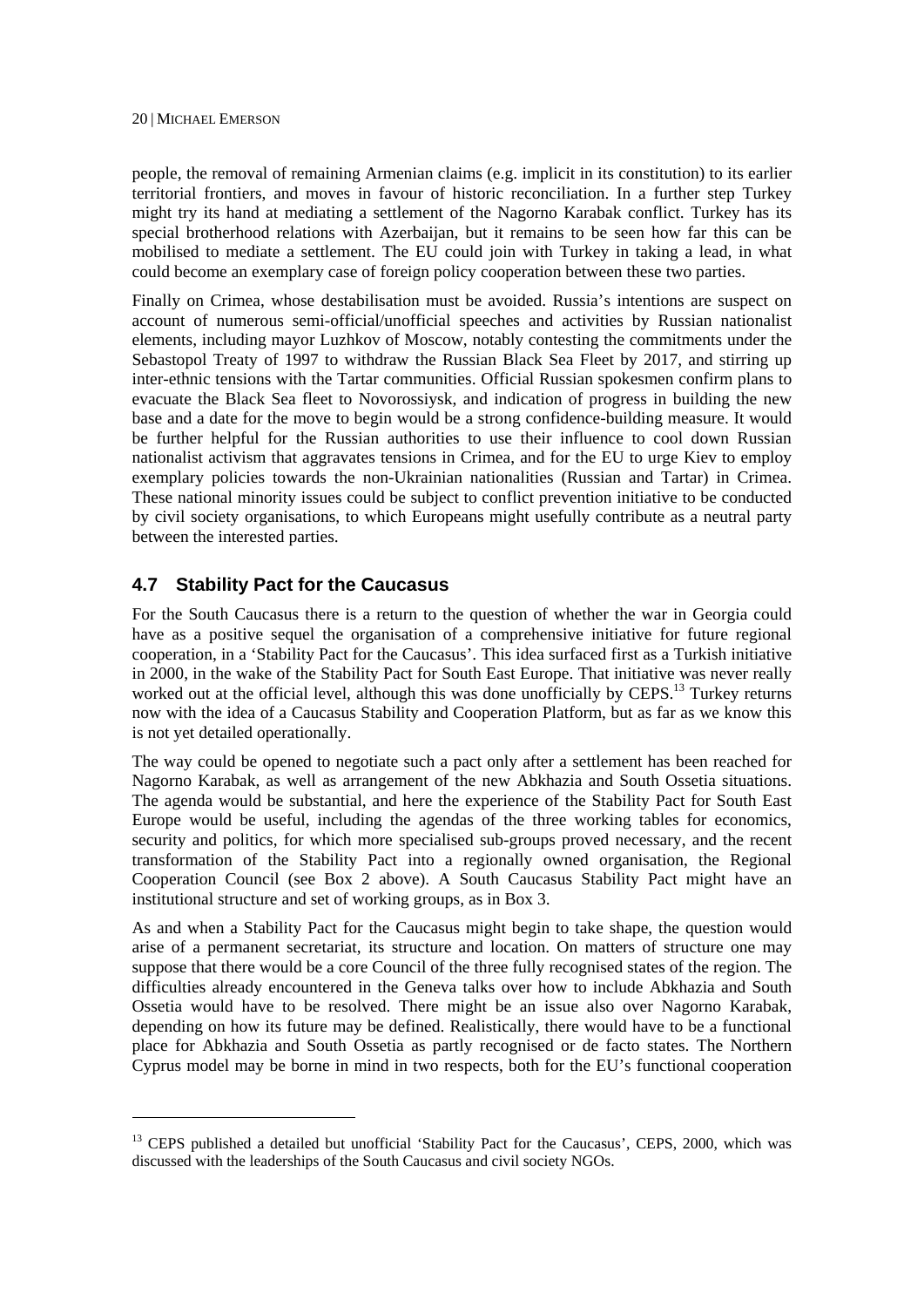there without formal recognition, and awareness that re-unification may sometimes happen even after decades of conflictual separation.<sup>14</sup>

| Box 3. Workings of a South Caucasus Stability Pact                    |  |  |  |
|-----------------------------------------------------------------------|--|--|--|
| <b>Political and institutional</b>                                    |  |  |  |
| Establishment of a South Caucasus Community, with a governing Council |  |  |  |
| + Associates (Iran, EU, Russia, Turkey, US)                           |  |  |  |
| A Parliamentary Assembly                                              |  |  |  |
| <b>Economic policy</b>                                                |  |  |  |
| External and intra-regional trade and market integration policies     |  |  |  |
| Transport infrastructures and coordination                            |  |  |  |
| Energy infrastructure and market coordination                         |  |  |  |
| <b>Security</b>                                                       |  |  |  |
| Security arrangements in and around the former conflict zones         |  |  |  |
| Security sector reform                                                |  |  |  |
| Cooperation over combating organized crime and drug trafficking       |  |  |  |
| <b>People</b>                                                         |  |  |  |
| Refugee and IDP return and assistance                                 |  |  |  |
| Education and youth initiatives                                       |  |  |  |
| Inter-ethnic truth and reconciliation initiatives                     |  |  |  |

To this 3+3 format could be added the major external powers and neighbours with associate or observer status (Russia, Turkey, Iran as land neighbours, and EU and US), therefore 3+3+5.

On matters of location, given the sensitivities between former conflict parties, it might be that at least in the near future none of the capital cities of the South Caucasus would be politically feasible. In this case a candidate location would be Istanbul, which is the best logistic hub for meetings bringing together officials from the region and the rest of Europe. It could also profit from the presence of the Black Sea Economic Cooperation organization (BSEC) which is headquartered there.

While this idea of a Stability Pact for the Caucasus is of interest, there would have to be choices between this and several overlapping initiatives, which on the EU side includes the Eastern Partnership and Black Sea Synergy, and with the BSEC organisation perhaps in a position to get a new lease of life in the event that the Caucasus conflicts are resolved. The three states of the region seem not keen to concentrate on their 'Caucasus identity', and Georgia clearly prefers to build on a wider Black Sea and European identity. This might leave a Caucasus initiative to deal with a modest agenda of technical issues of local cooperation.

## **4.8 Central Asia strategy**

1

The EU has begun to invest in a Central Asia Strategy, whose content is planned to be both bilateral and regional. The bilateral agendas are intended to focus "on issues such as human rights, economic diversification, energy and other sectoral issues, including youth and education". The regional approach is considered suitable for common challenges "such as

 $14$  Cyprus became divided with the Turkish invasion of 1974, and currently after 34 years re-unification prospects have become more promising than ever before.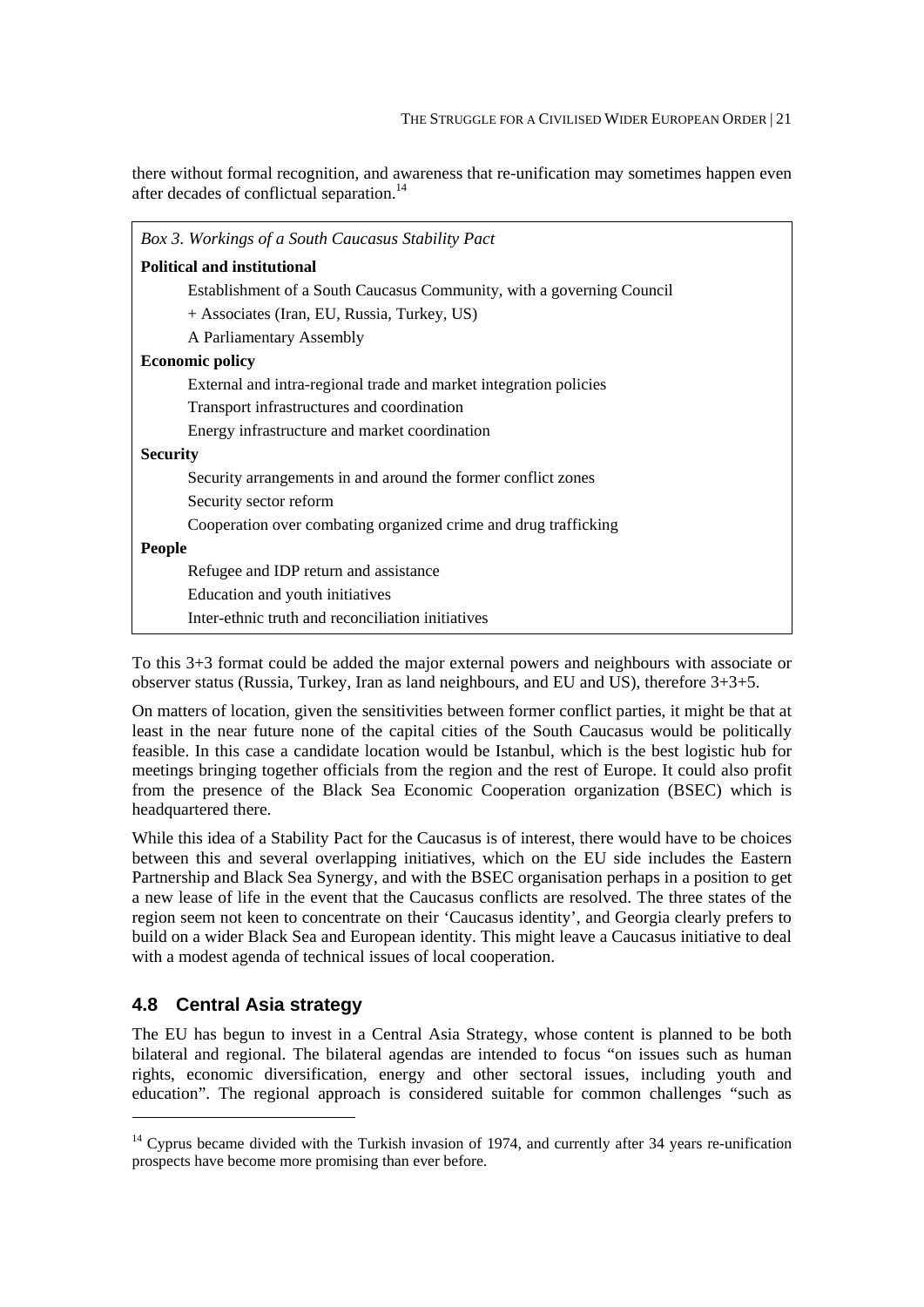-

organised crime, trafficking (of humans, drugs and weapons), terrorism, non-proliferation, intercultural dialogue, energy, environmental pollution, water management, migration as well as border management and transport infrastructure".<sup>15</sup> This EU effort to enter the Central Asian scene, alongside the heavy-weight presences of Russia and China, is sometimes supposed to have little chance of becoming significant. This would be a mistake for reasons noted in the first publications from a project that is now engaged in an independent monitoring the new EU strategy. $^{16}$ 

This study notes several drivers of change in the region, belying the apparent immutability of the leaderships such as of President Nazabayev of Kazakhstan and of President Karimov Uzbekistan. The elites of most countries of the region are now making generational change, with the new generations more ready to support reform and modernisation. New middle class groups wish to be more involved in decision-making, and to secure modern educational opportunities for their children. Geopolitically the countries of the region, and most notably Kazakhstan, are wishing to pursue multi-vectoral foreign policies, avoiding renewed domination by Russia, or new domination by China. These transformation factors are favourable to an increasing EU presence, which can benefit from a degree of trust that neither Russia nor China win.

There emerges a new regional asymmetry, with the rise of Kazakhstan as the fastest growing and richest economy with notable hydrocarbon and other mineral resources. Kazakhstan seeks to establish a serious relationship with Europe, as evidenced by its successful drive to secure chairmanship of the OSCE in 2010, its expressions of interest in the European Neighbourhood Policy and the Council of Europe, and most notably by its publication in September 2008 of a detailed policy statement entitled *"The Path to Europe".* This programme is pragmatic, and concentrated on the objective of modernizing the economy's technologies, regulatory policies and network connections: agricultural technologies: thus agricultural technologies and norms, energy investments and policies, transport norms and inclusion in the pan-European corridors, climate change and environment policies, industrial product standards and entry into European standard setting bodies, polices towards small and medium sized enterprises etc. This provides a solid basis for negotiating a wide-ranging new agreement with the EU. It is not ambitious in political and foreign and security policy content, with just a reference to drawing on European experience in inter-ethnic and inter-confessional relations. However this may be the most plausible basis for deepening the EU-Kazakhstan relationship, with this entry into the area of European norms starting at the technical end.

How might the EU respond to this? The EU has welcomed "The Path to Europe" in general terms. More operationally the EU could follow its practice in the European Neighbourhood Policy of recognising certain states as privileged partners, as with Ukraine in the Eastern neighbourhood and Morocco to the South, with both of whom advanced association agreements are now being negotiated. The Central Asian countries all have Partnership and Association Agreement, dating back to the mid-1990s, and which are in need of updating. Kazakhstan is clearly positioned among the Central Asian countries to benefit from an analogous treatment, i.e. embark upon negotiation of a new general agreement. Kazakhstan could be invited to join in

<sup>15</sup> Council of the EU, *European Union and Central Asia: Strategy for a New Partnership*, October 2007.

<sup>&</sup>lt;sup>16</sup> EUCAM (EU-Central Asia Monitoring) is a collaborative project of CEPS and FRIDE. For an initial review of the issues see Neil J. Melvin (ed.), *Engaging Central Asia – the European Union's New Strategy in the Heart of central Asia*, CEPS Paperback, Centre for European Policy Studies, Brussels, 2008. See also for an updated assessment, Neil Melvin and Jos Boonstra, *The EU Strategy for Central Asia @ Year One*, EUCAM Policy Brief No. 1, October 2008.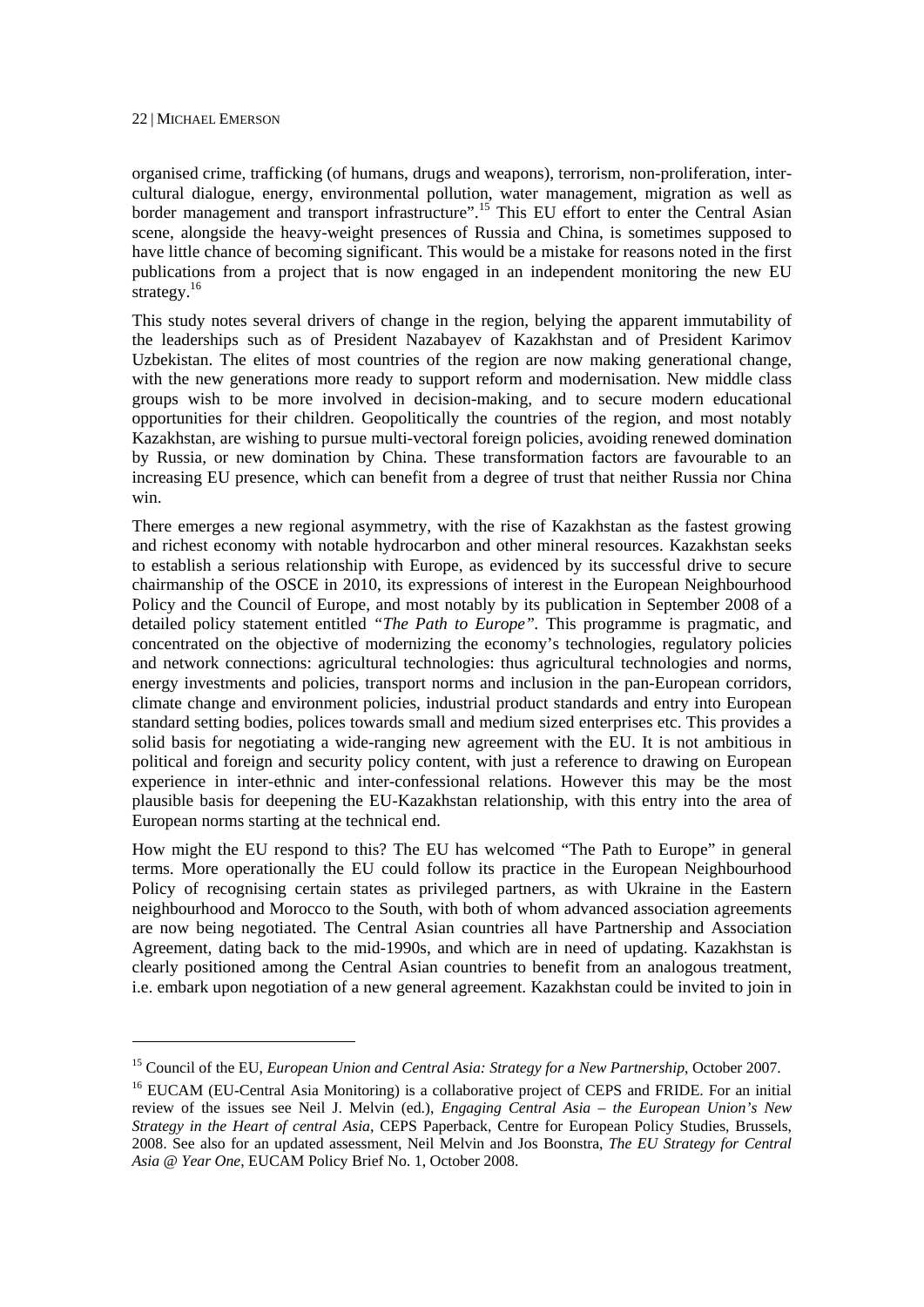the Eastern Partnership initially maybe as an observer, and also the Black Sea Synergy programme, given that this embraces important transport and energy links.<sup>17</sup>

Among the list of plausible operational priorities for the EU in the region, one candidate could be a boost to multilateral efforts to secure cooperation agreements between the states of the regions in the field of hydro-electric electricity and water management, and in particular to help the poorest states of the region, Tajikistan and Kyrgyzstan. New hydro projects to exploit a much greater share of the potential would require multi-billion dollar investments, and require consortium financing to which the Asian development Bank, the Eurasian Development Bank, the World Bank and the EBRD could be major contributors. Participation by the European Investment Bank would require a decision by the EU to give it a mandate to operate in the region. As explained in Box 4, technical solutions exist in principle to correct the catastrophically inefficient, non-cooperative regime of recent years. There is already an EU Water Initiative, but this remains so far a limited technical assistance project, and needs to be upgraded in order to engage with the strategic challenge. For example the EU could co-sponsor with the World Bank discussion around a long-term regional, cooperative strategy. The political tensions in the region over water and power supplies, especially between Uzbekistan and Tajikistan, have been very serious. However at the time of writing, on 18 October 2008, there was after many years of blockage a breakthrough at a 5-party meeting in Astana with agreement on elements of multilateral cooperation for the immediate future. This could provide a basis on which to prepare more ambitious plans for the future.

#### *Box 4. The cost of coordination failure in the energy-water-food nexus in Central Asia*

The failure of Central Asia states to cooperate over a better use of hydro-electric resources means that people are freezing in winter and starving in summer, notwithstanding the region's huge endowment with energy and water. According to the Eurasian Development Bank Tajikistan currently exploits only 5% of its hydro potential.<sup>18</sup> At present Tajikistan and Kyrgyzstan draw down much of their reserves of water in order to generate electricity during the winter, but this floods downstream Kazakhstan and Uzbekistan when the water is not needed, whereas in the summer there is a shortage of water for irrigation, leading to increasingly severe food shortages. There are technical solutions on offer. The downstream countries could export energy (coal, gas, electricity, oil) energy to the upstream countries in exchange for a better regulated release of water. Also further damns could be constructed in cascades, so that water released by the top damns to generate electricity could be held in reserve in lower dams. However this would require agreement over the terms of the exchange of energy for water. In addition international law on transnational water basins requires agreement by downstream countries to major investments in hydro-power stations in upstream countries, and the international financial institutions will not make such investments in the absence of agreement between the parties.<sup>19</sup> Such agreements have not been forthcoming despite many years of fruitless negotiation, until 18 October 2008 when some progress was made. Turkmenistan will be supplying electricity to Tajikistan and Kyrgyzstan via Uzbekistan; Uzbekistan will supply gas to Kazakhstan if the latter will supply oil and coal to Kyrgyzstan, and there will be agreed controls over water supplies.

-

 $17$  See also Melvin and Boonstra, op. cit.

<sup>18</sup> *Water and Energy Resources in Central Asia*, Eurasian Development Bank, Industry Report, April 2008.

<sup>19</sup> For detail see Matteo Fumugalli, *The 'Food-Energy-Water' Nexus in Central Asia: Regional Implications of and the International Response to the crises in Tajikistan*, EUCAM Policy Brief No. 2, October 2008, CEPS and FRIDE.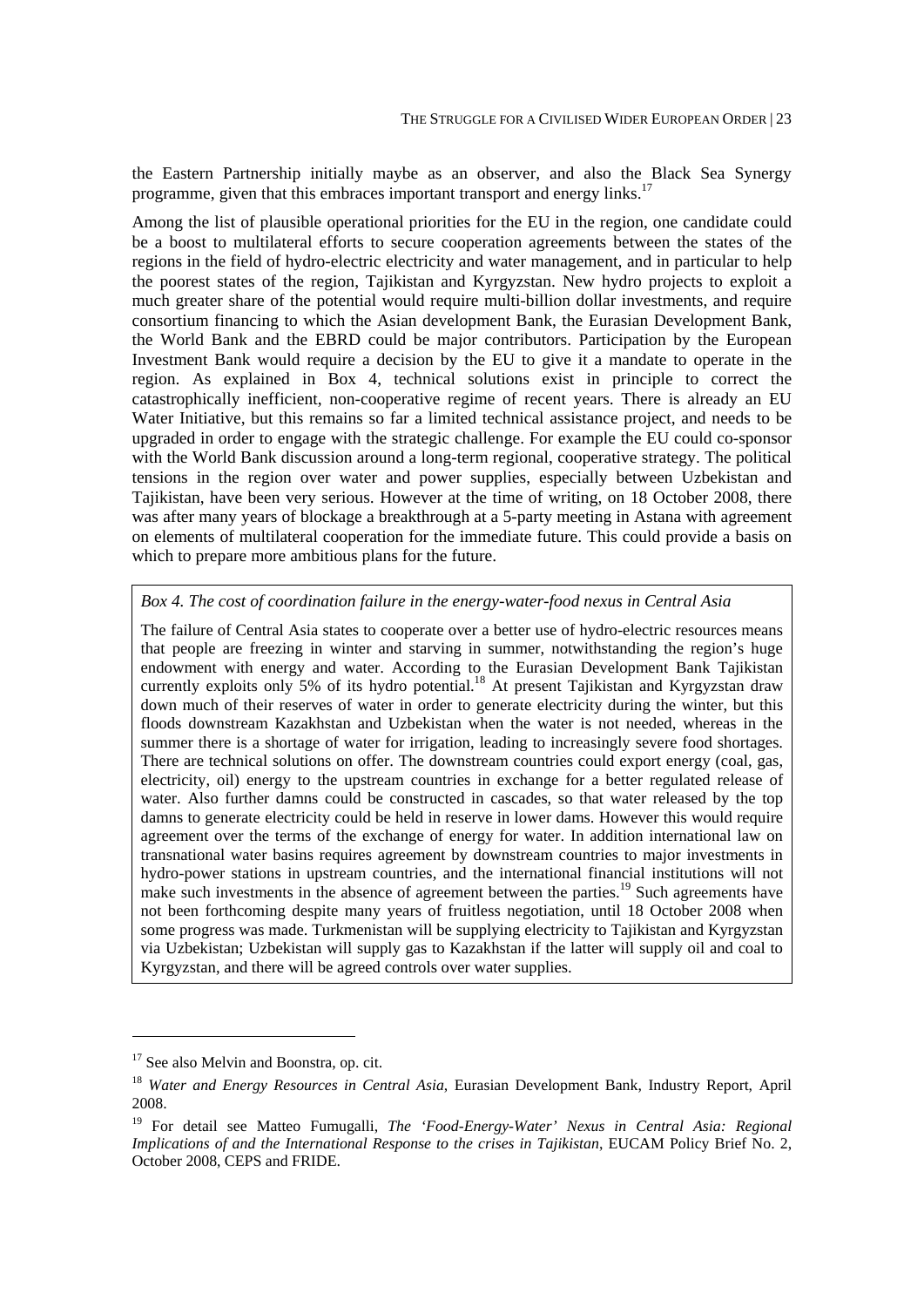The EU already largely funds a major UNDP executed border management programme (BOMCA), and is positioned also to support increasingly the work of the UN Office on Drugs and Crime (UNODC), which sponsors the Central Asia Regional Information Coordination Centre (CARICC), and which can link to the work of Europol.

The EU Strategy retains in principle a human rights initiative, which involves human rights dialogue with the governments of Central Asia member states. The EUCAM monitoring project's assessment of the first year is critical, noting that the EU has so far failed to engage strongly with civil society in the region, and has confined itself to official dialogue behind closed doors.

The EU could connect with an initiative of the Asian Development Bank, called the Central Asia Regional Economic Cooperation (CAREC). This involves the five Central Asia states and China, as well as the Bank. A thrust of this project is to improve transport corridors from China through Central Asia, which in principle finds a natural partner in the EU's programme to extend the Pan-European corridors through the Black Sea/Caucasus region into Central Asia.

To summarise, with its Central Asia now into its second year, the EU should now sharpen its priorities on a few major items where there it could achieve a real perceptible impact. The proposal is here is that the priorities should be (1) a new advanced agreement with Kazakhstan, (2) upgrading of its engagement in the energy-water-food nexus, to help especially Tajikistan and Kyrgyzstan, (3) extension of the human rights dialogue beyond government into civil society, (4) continued investment in border management, especially for drug flows from Afghanistan, and (5) cooperation with the Asian Development Bank's CAREC initiative. Every effort should be made to undertake several of these items (2, 4, 5) cooperatively with both Russia and China.

## **5. Conclusions**

The Georgia-Russia war of August 2008 has been a seismic political event. Viewed by some as the 'return of power politics', an alternative would be to see it as a renewed outbreak of uncivilised behaviour at the outer edge of Europe. The financial crash, which initially hit US and European banks hardest, now becomes an economic seismic event with the onset of global recession, and with the fragile transition economies of Eastern Europe hit hard. Together with the formidable energy security and climate change agendas, these are the factors that should be at the heart of the forthcoming revision of the European Security Strategy.

In this situation the EU needs to upgrade its policies across the whole of the wider Europe, from the Balkans to Eastern Europe, Russia and Central Asia. The peoples of Europe have a good essential understanding of what 'civilised Europe' means: peace, absence of the use or threat of coercive force between states, the rule of law, human rights, democracy, reasonable honesty in international discourse, moderation of old nationalisms. According to opinion polls European public opinion looks to the EU to pursue these objectives with a more effective foreign and security policy.

But Russia's leadership currently follows a very different track, of power politics indeed. The more Russia indulges in coercive or threatening behaviour towards its neighbours, the more it antagonises them, and deepens the split between Russia and the rest of Europe that abhors such behaviour. The task at hand for the EU is to not to join in a primeval struggle of power politics with this unruly Russia, for which it is in any case not equipped. That can be left to the US, maybe, if its next President so chooses. The EU should instead engage in a different *rapport de forces,* in which the EU deepens and widens the Europe of 'civilised' normative behaviour, until Russia and Russians draw their own conclusions as to who and what they want to be and where their true long-term interests really lie.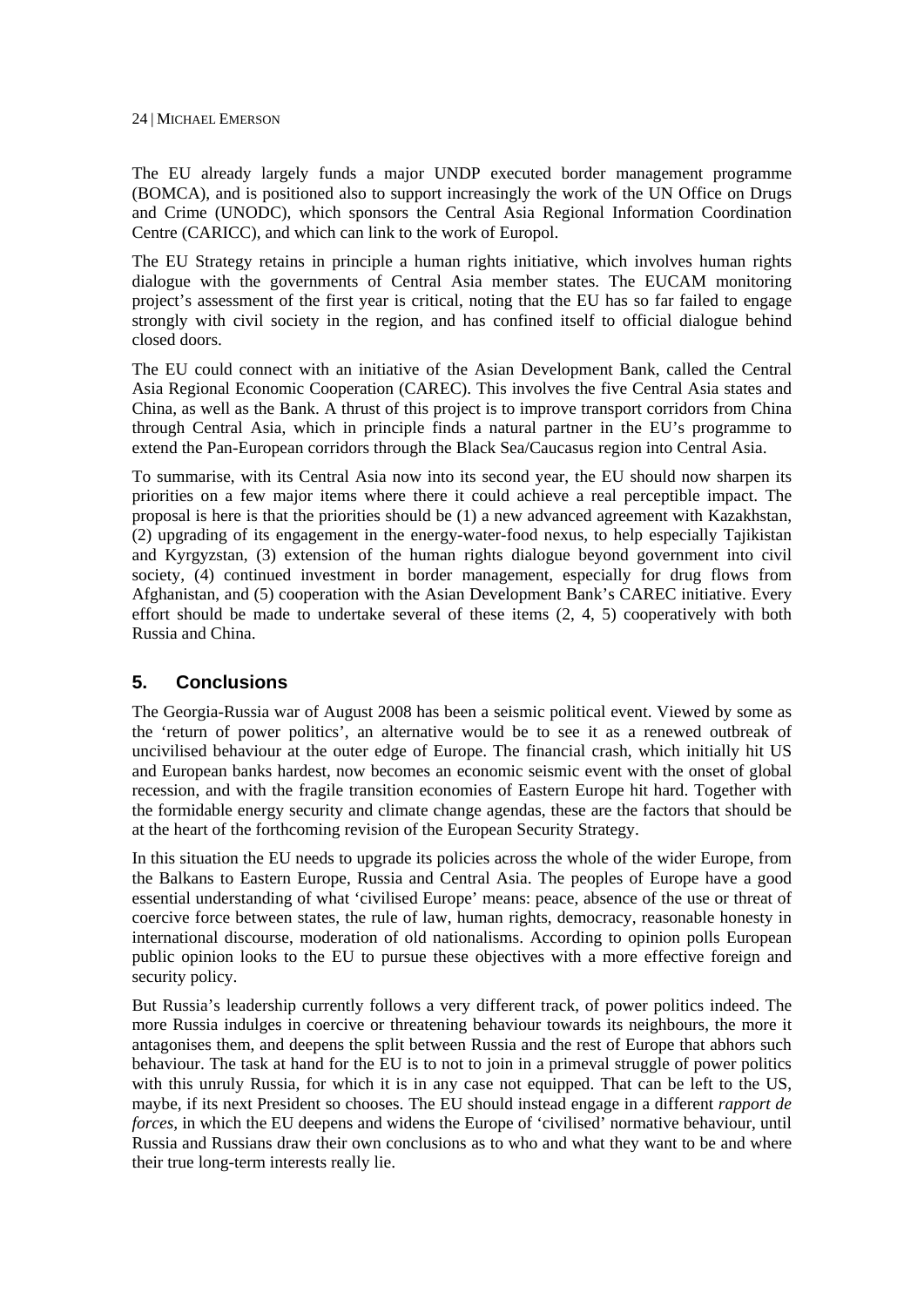EU strategy has to build up the credibility of its actions to boost its model for the wider Europe. The norms are attractive in themselves, but they still have to be buttressed by institutions, laws and political and economic investments. The list of actions can be summarized under the following eleven headings:

- i. the institutional innovations of the Lisbon Treaty the permanent President of the European Council, the double-hatted High Representative, the External Action Service, and the Permanent Structured Cooperation in the defence field.
- ii. the strengthening of the EU's energy policy, with a vast diversification agenda for diversification (nuclear, solar, wind), infrastructures (pipeline interconnections at home and pipeline and LNG reception facilities), and competition and regulatory policies; with climate change policy also working for an improved energy supply/demand balance worldwide.
- iii. as and when negotiations between the EU and Russia over a new agreement are resumed, the agenda should be extended beyond the existing 'four common spaces' towards achieving a strategic understanding on the entire landscape of pan-European issues.
- iv. a critical but constructive response to President Medvedev's call for a pan-European security architecture, with the EU to lead in a reform of the OSCE, including a rationalisation of the EU's presence there, and creation of a core group of major actors in a European Security Council.
- v. a more adequate definition of criteria for future NATO enlargements, including the need for a strong national consensus in the candidate state, and a sound record of responsible strategic behaviour.
- vi. a deepening of the Russia-NATO relationship as soon as the direction of affairs can be turned back towards a re-building of trust, with a properly institutionalised summit process, missile defence to become a cooperative project, and at some stage renegotiation of the Conventional Forces in Europe treaty.
- vii. opening of a European Financial Stability Fund, which would not only support European banks but also make available large-scale macro-financial loans to countries in need across the whole of Central and Eastern Europe, and so limit the recession and risks of political instability.
- viii. an upgrading by the EU of its policies in the Western Balkans, with a move from free trade to customs union, opening of the option for countries of the region to accede unilaterally to the eurozone, substantial increases in structural funds as well as access to the proposed stability fund, and rapid moves towards visa-free travel with the EU.
- ix. launching by the EU of the Eastern Partnership to replace and upgrade the Eastern branch of the European Neighbourhood Policy, just as the Barcelona Process-Union for the Mediterranean similarly replaces its Southern branch. This should see a clarification of membership prospects for at least the closest neighbours, and important economic initiatives (deep free trade agreements and access to the proposed stability fund).
- x. upgrade of the EU profile in the remaining unresolved conflicts in the Caucasus and Moldova, and a conflict prevention initiative for Crimea.
- xi. development of cooperative actions in Central Asia, with priority to supporting Kazakhstan's 'Path to Europe', and hydro-electric and border management projects concentrated on Tajikistan.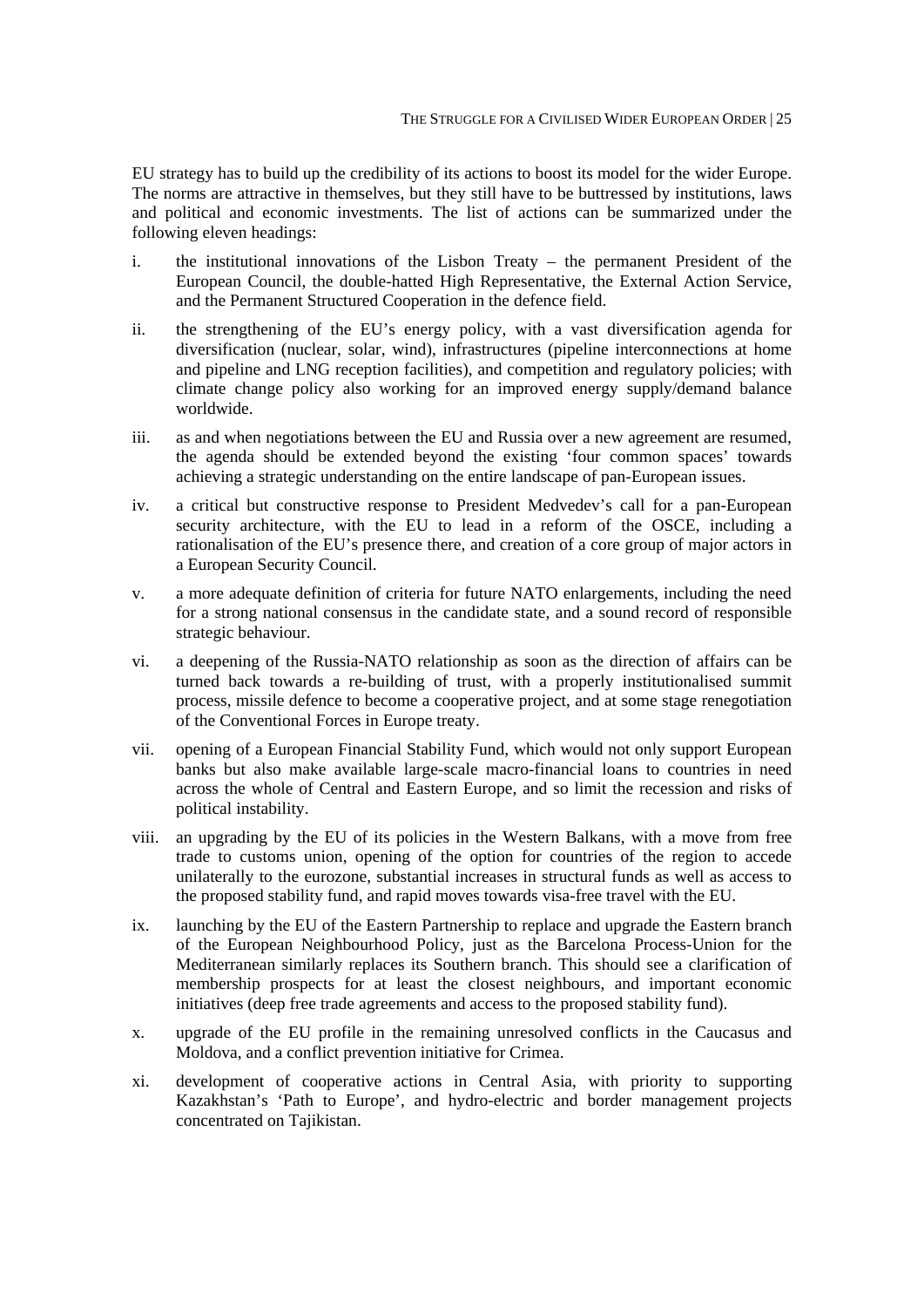This list includes items that respond constructively to some plausible Russian arguments, even if its coercive actions over the last few months and years are incompatible with a wider civilised European order. A phase of confidence-building measures on both sides could signal the beginnings of a new trajectory. For example points above on NATO and OSCE would be important gestures from the EU, while Russia could desist from the kind of coercive actions seen in many incidents over the last two years, and show itself open to genuine cooperation over the remaining unresolved conflicts in Europe.

A realistic Russia will recognise that it does not hold all the cards, with serious weaknesses in its economy, demography and international political reputation. The EU has to find the political will and unity to craft a strategic understanding with Russia, which would see a convergence on civilised norms for the wider Europe. Every decade or so the EU is confronted with strategic challenges for which its traditional structures prove obsolete, and which therefore require systemic change. Such were the stories of completing the internal market and the monetary union in the 1980s and 1990s. Today it is confronted simultaneously with the double challenges of the global financial crisis and a revanchist Russia.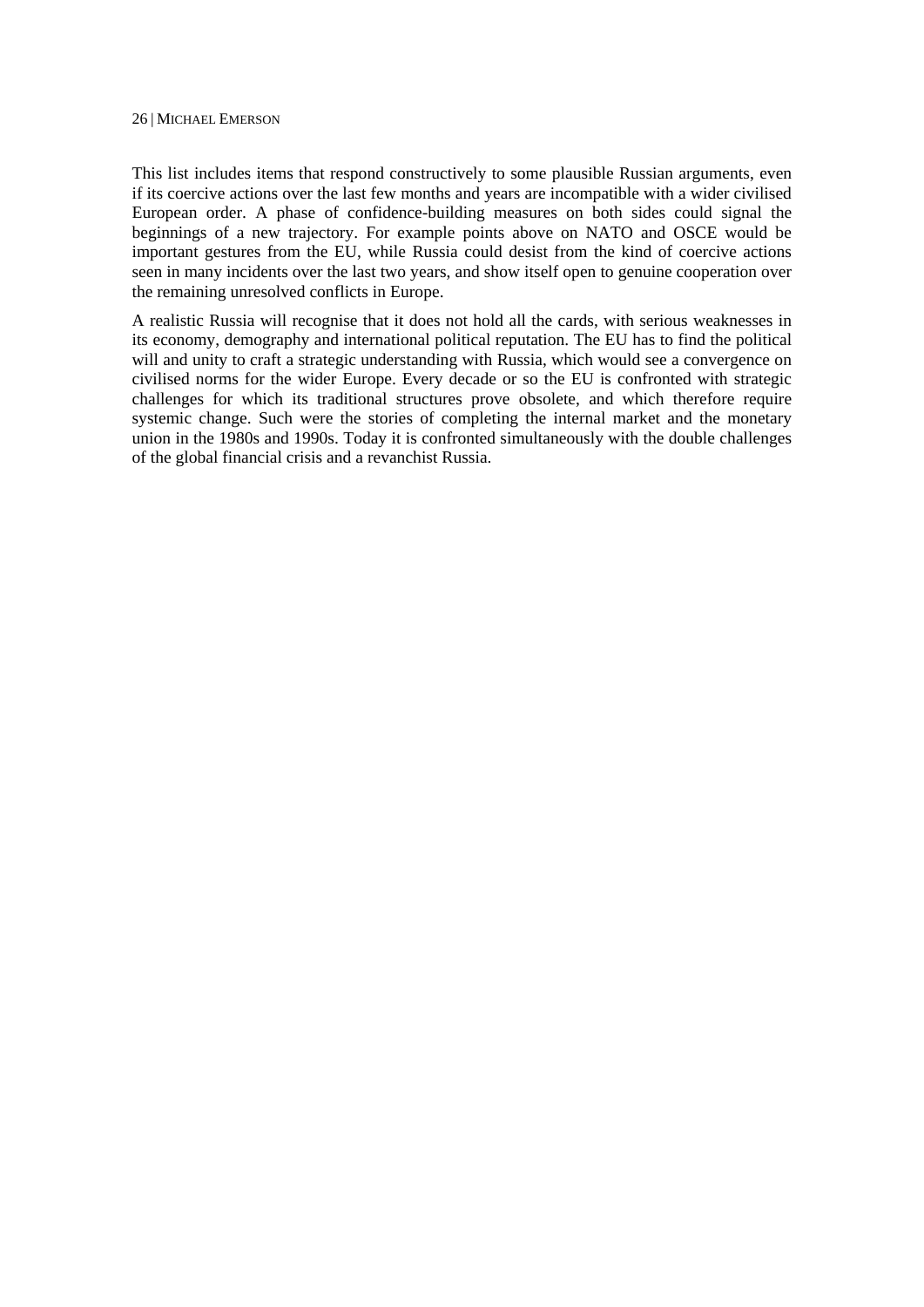## **Annex A. Extract from the speech by President Medvedev to the World Policy Conference, Evian, 8 October 2008**

"This system should be equal for all states – without isolating anyone and without zones with different level of security. It should consolidate the Euro-Atlantic region as a whole on the basis of uniform rules of the game. And it should ensure in stable and legally binding form our common security guarantees for many years to come.

My partners often ask me what would be new in the Treaty. Here in Evian I would like to present for the first time some specific provisions as I see them.

First. The Treaty should clearly affirm the basic principles for security and intergovernmental relations in the Euro-Atlantic area. These principles include the commitment to fulfil in good faith obligations under international law; respect for sovereignty, territorial integrity and political independence of states, and respect for all of the other principles set out in the truly fundamental document that is the United Nations Charter.

Second. The inadmissibility of the use of force or the threat of its use in international relations should be clearly affirmed. It is fundamental for the Treaty to guarantee uniform interpretation and implementation of those principles. The treaty could also cement a unified approach to the prevention and peaceful settlement of conflicts in the Euro-Atlantic space. The emphasis should be on negotiated settlements that take into account the different sides' positions and strictly respect peacekeeping mechanisms. It would perhaps be useful to set out the dispute resolution procedures themselves.

Third. It should guarantee equal security, and I mean equal security and not any other kind of security. In this respect we should base ourselves on three 'no's. Namely, no ensuring one's own security at the expense of others. No allowing acts (by military alliances or coalitions) that undermine the unity of the common security space. And finally, no development of military alliances that would threaten the security of other parties to the Treaty.

We need to concentrate on military and political issues because it is hard security that plays a determining role today. And it is here that we have seen a dangerous deficit of controlling mechanisms recently.

Fourth. It is important to confirm in the Treaty that no state or international organization can have exclusive rights to maintaining peace and stability in Europe. This applies fully to Russia as well.

Fifth. It would be good to establish basic arms control parameters and reasonable limits on military construction. Also needed are new cooperation procedures and mechanisms in areas such as WMD proliferation, terrorism and drug trafficking.

Our joint work on the Treaty should also assess how the structures established in the past meet modern requirements. I stress that we do not seek to abolish or even weaken anything that we have now. All we want is to achieve more harmonious work together on the basis of a common set of rules.

Life will show us the best platform for negotiations. And if we agree to go ahead with this project it will be essential to get the international expert community involved.

Let me stress that we are open for discussing other possible elements of the Treaty as well. But whatever the case, we must speed up our efforts to fix the European security architecture. If we do not, we will only see it degrade further, as well as face growing crisis in security and arms control.